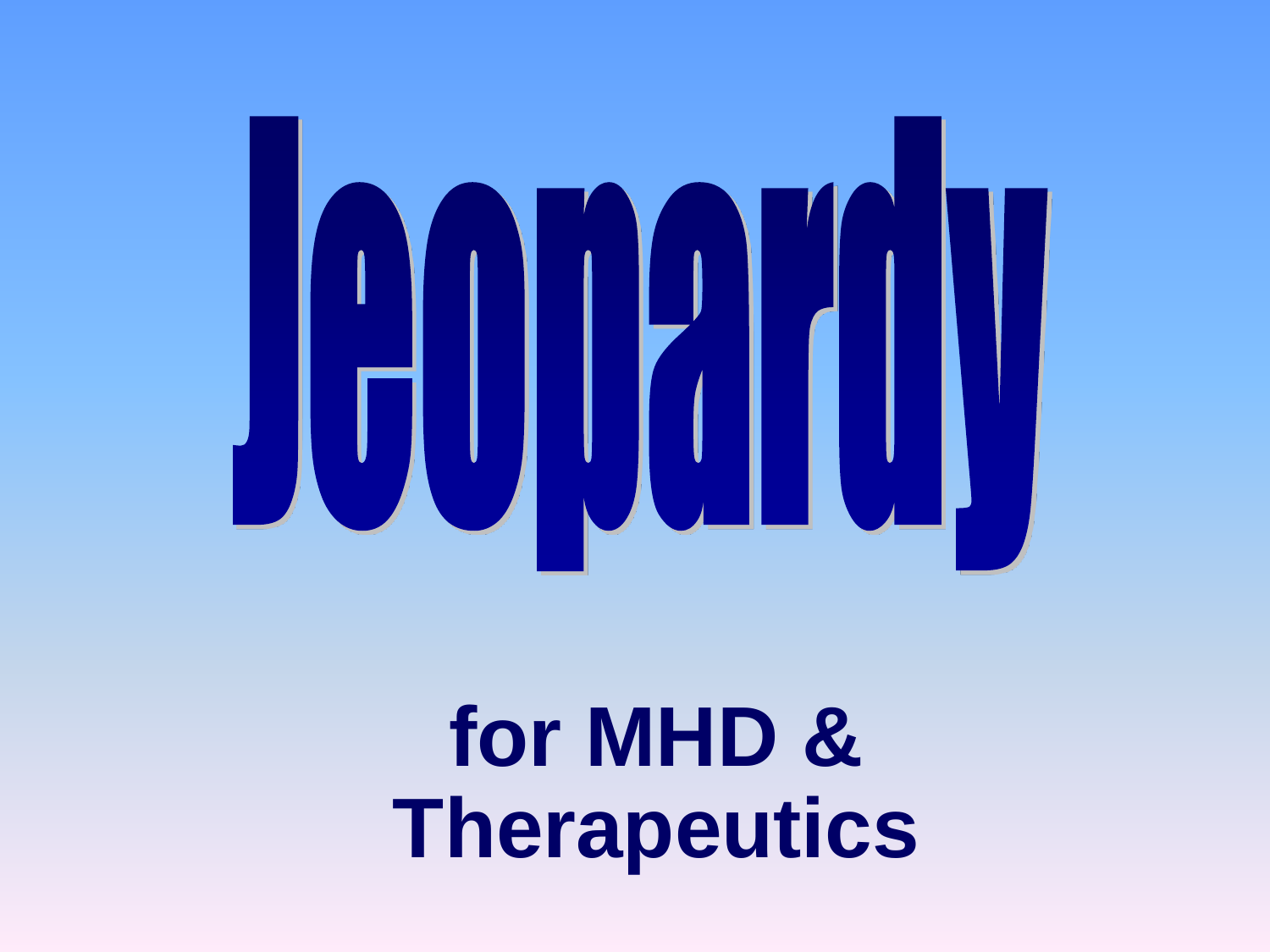# And Now Here

Is The Host

## **Insert Name Here**

**is proud**

**to present**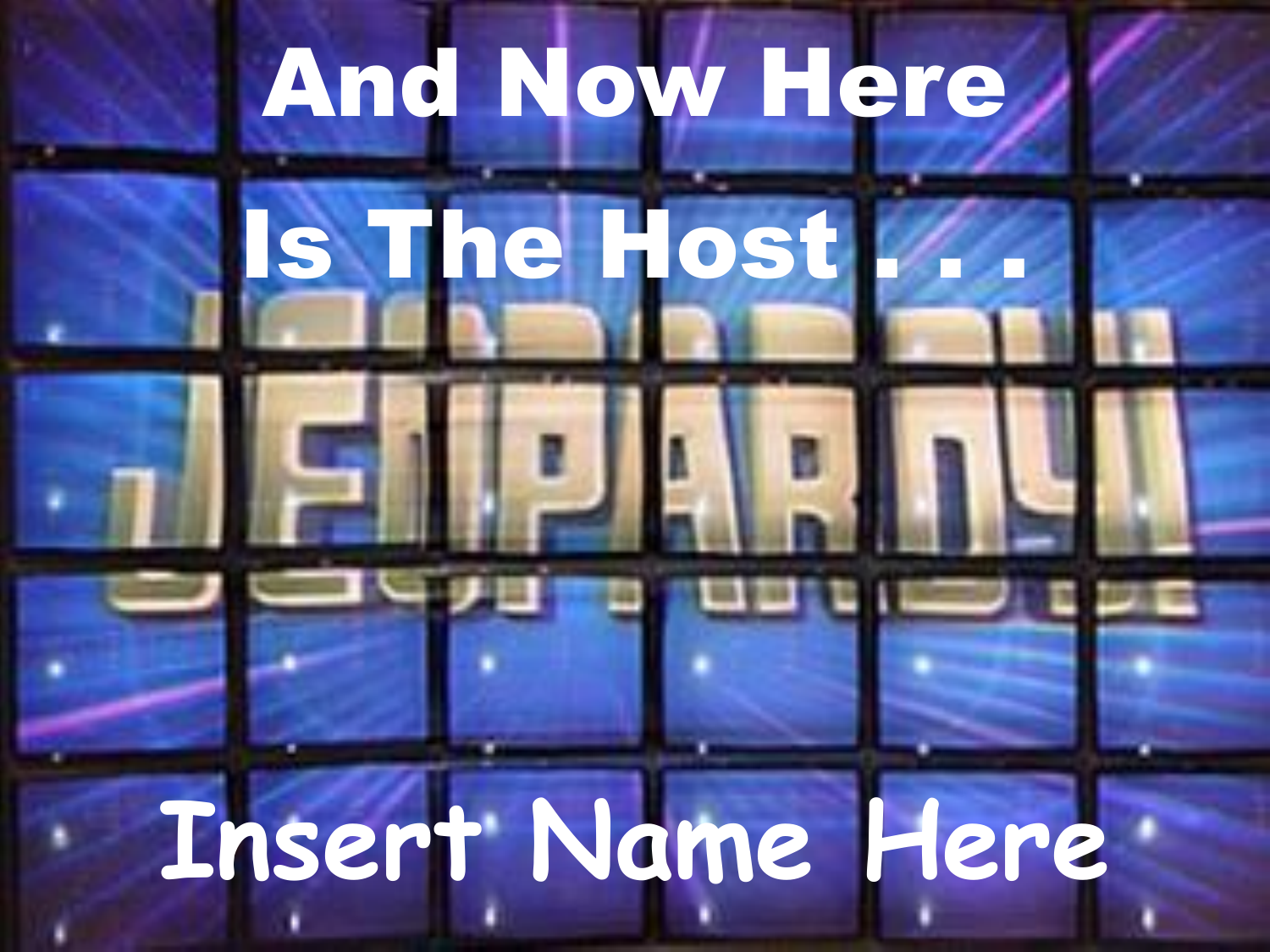### **The categories for today's Jeopardy will be:**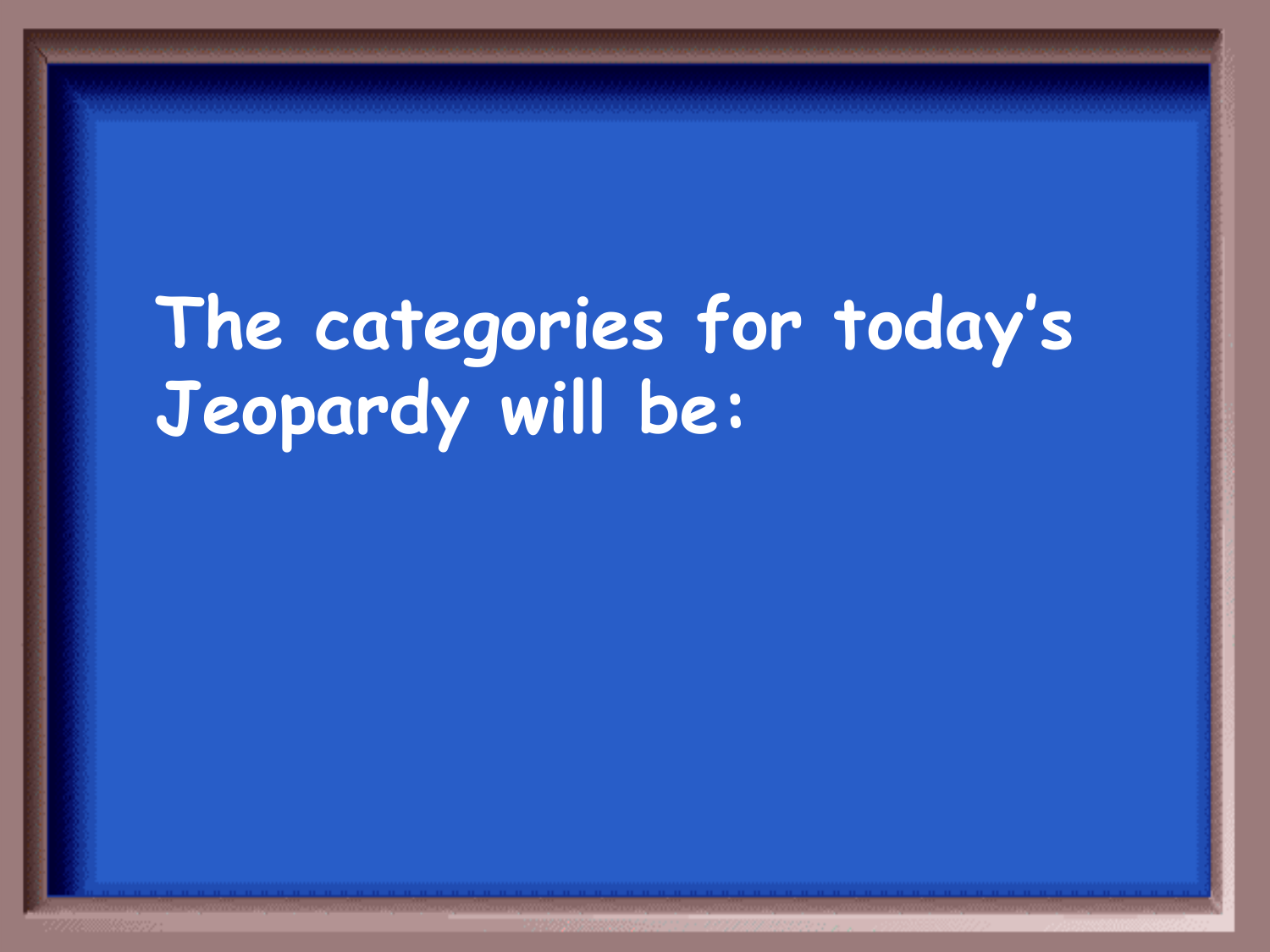## **SSRI's**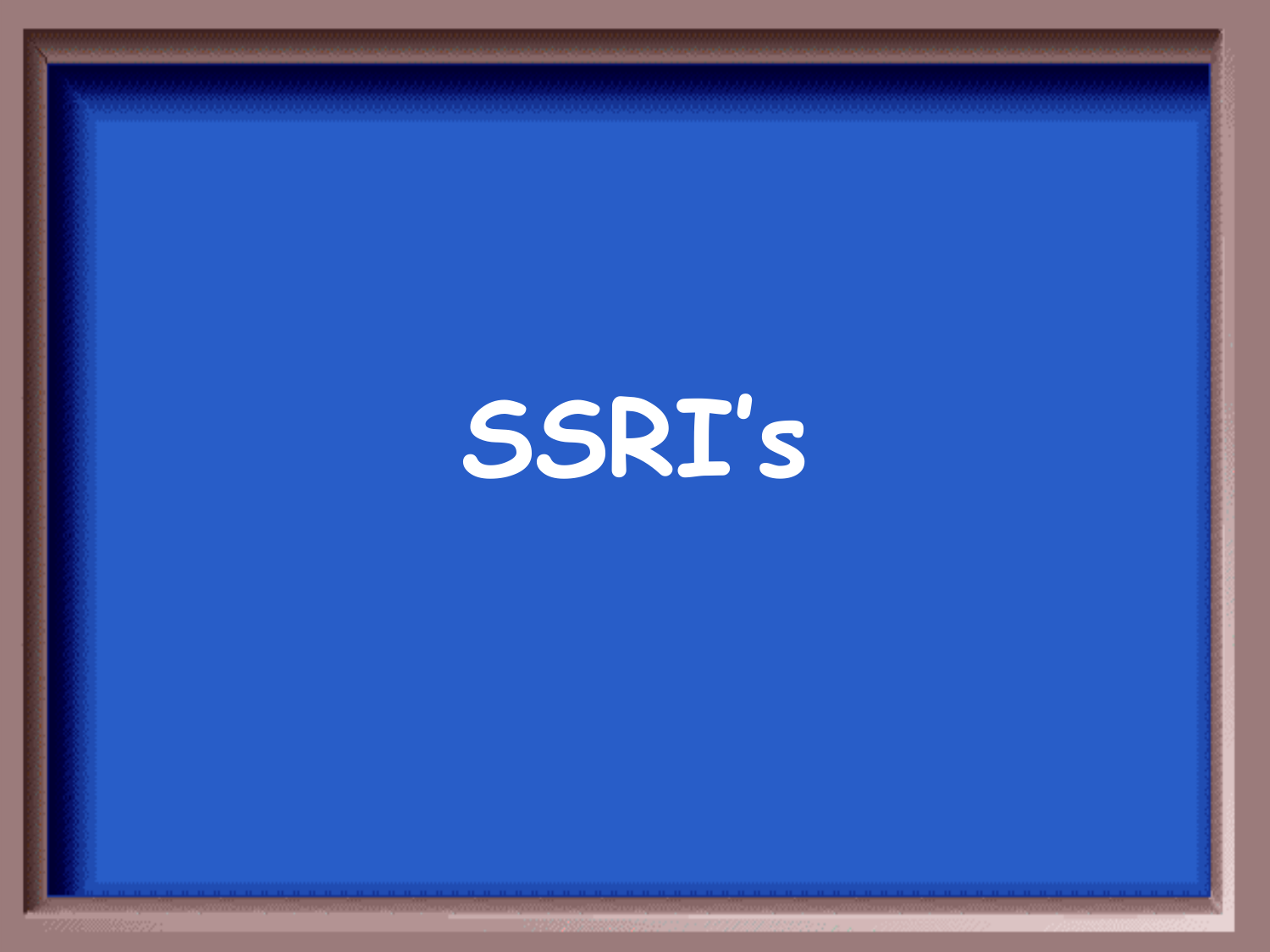# **SNRI's**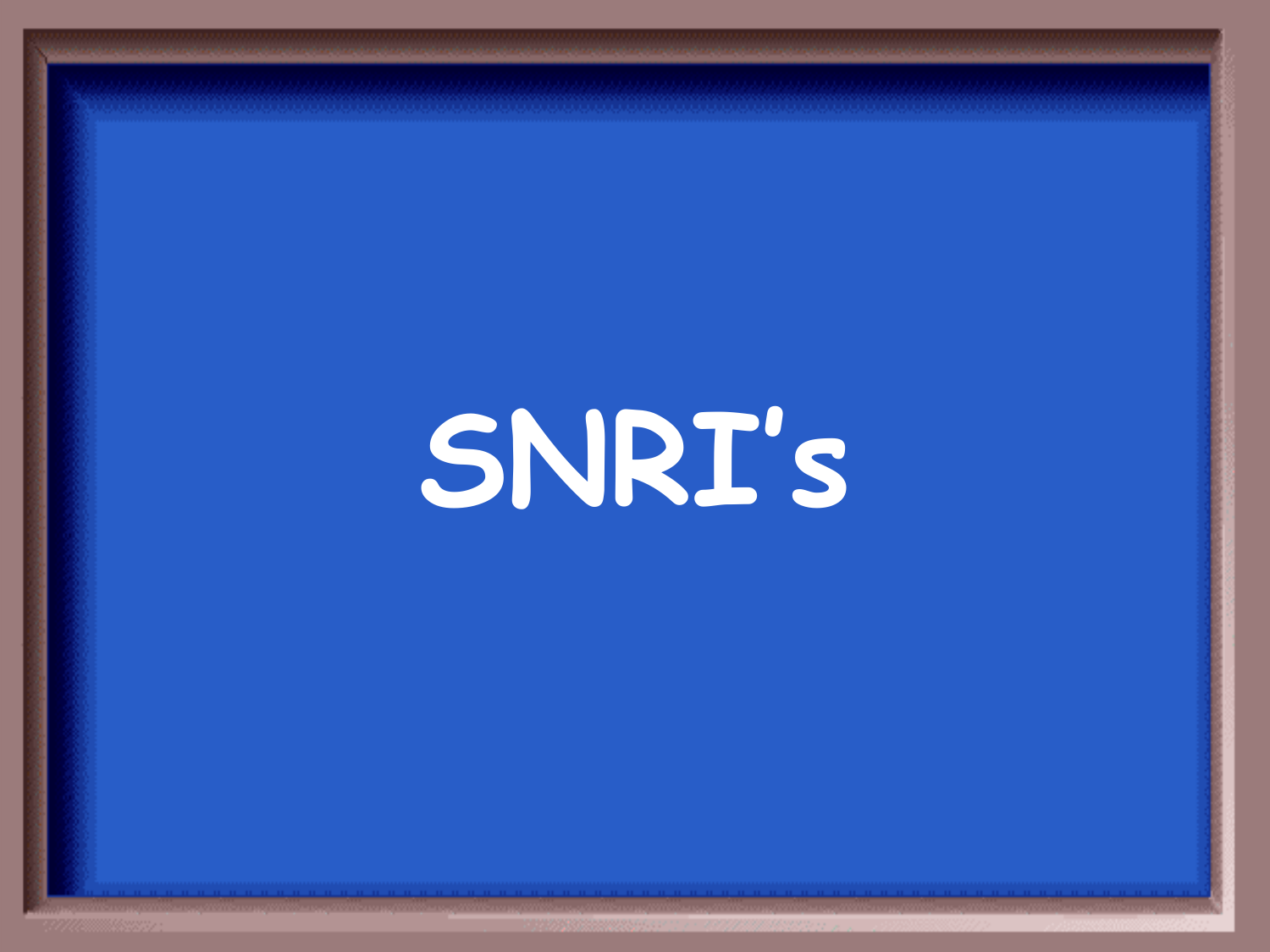# **Atypical Antidepressants**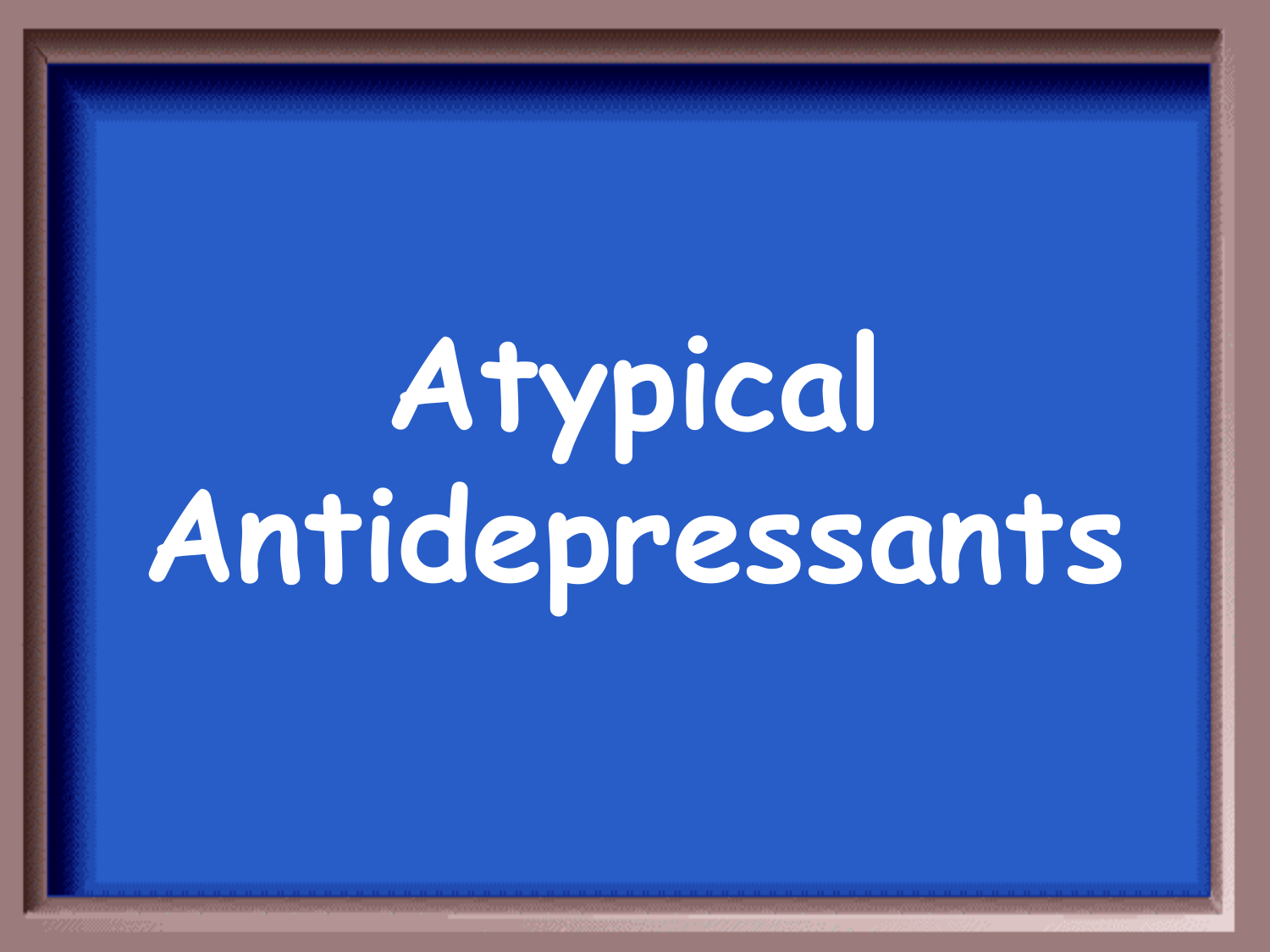# **MAOI's**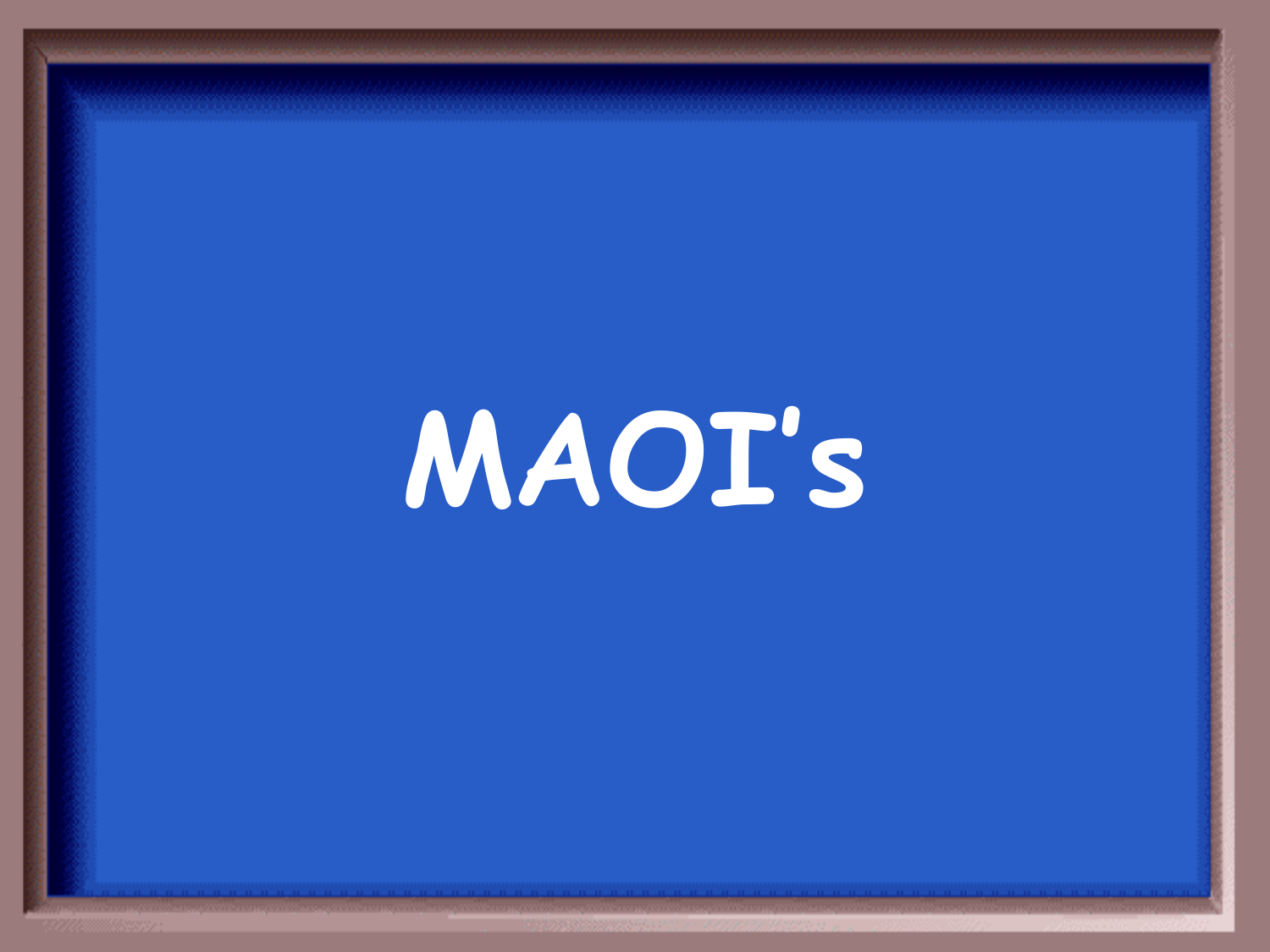# **TCA's**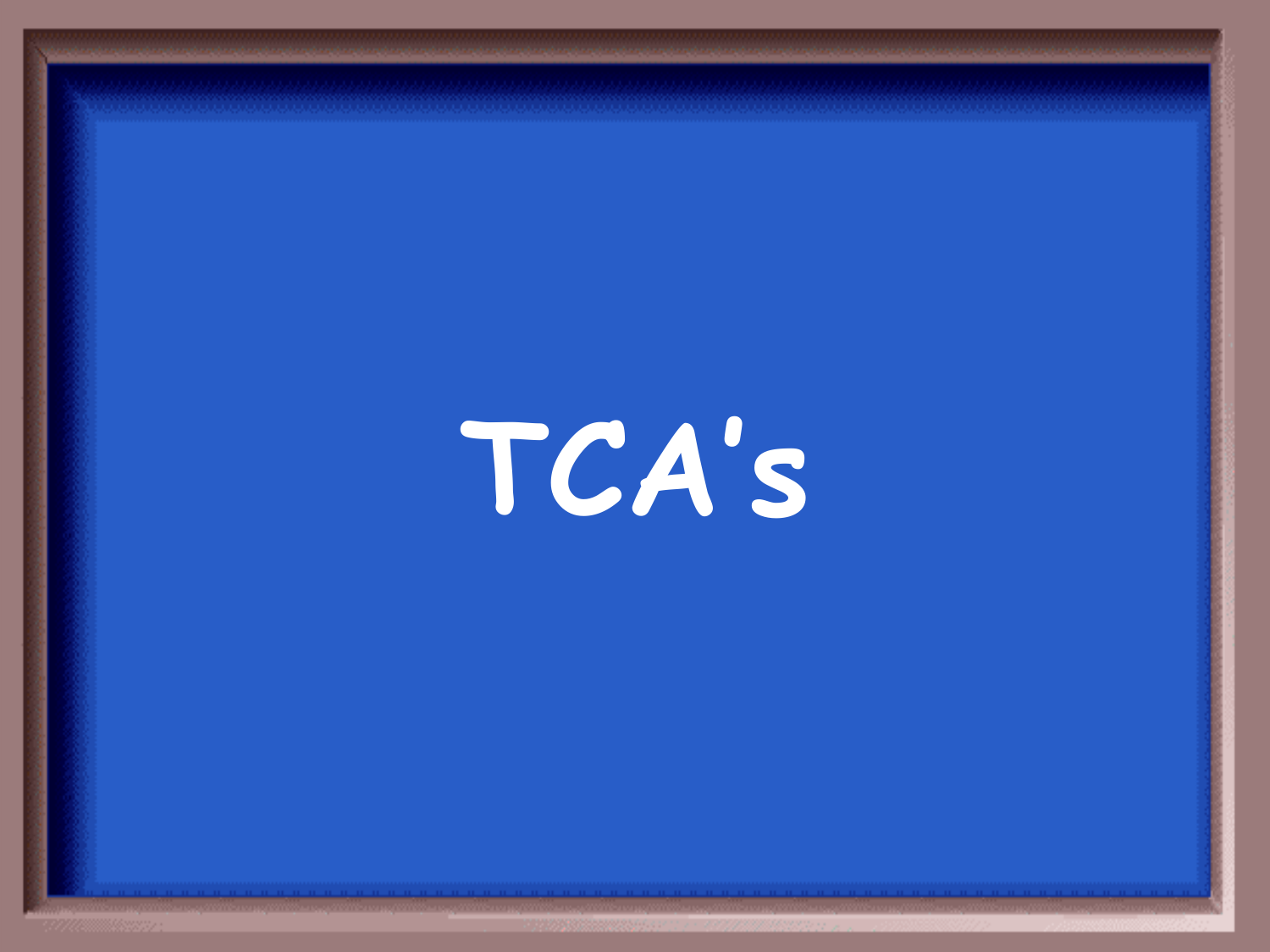| <b>SSRI's</b> | <b>SNRI's</b> | <b>Atypical</b><br><b>Antidepressants</b> | MAO-I's | TCA's      |
|---------------|---------------|-------------------------------------------|---------|------------|
|               |               |                                           |         |            |
| 100           | 100           | 100                                       | 100     | <b>100</b> |
|               |               |                                           |         |            |
| 200           | 200           | 200                                       | 200     | 200        |
| 300           | 300           | 300                                       | 300     | <b>300</b> |
|               |               |                                           |         |            |
| 400           | 400           | 400                                       | 400     | 400        |
|               |               | 明                                         |         |            |
| 500           | 500           | 500                                       | 500     | <b>500</b> |
|               |               |                                           |         |            |
| 600           | 600           | 600                                       | 600     | 600        |
| 700           | 700           | 700                                       | 700     | <b>700</b> |
|               |               |                                           |         |            |
| 800           | 800           | 800                                       | 800     | 800        |
|               |               |                                           |         |            |
| 900           | 900           | 900                                       | 900     | 900        |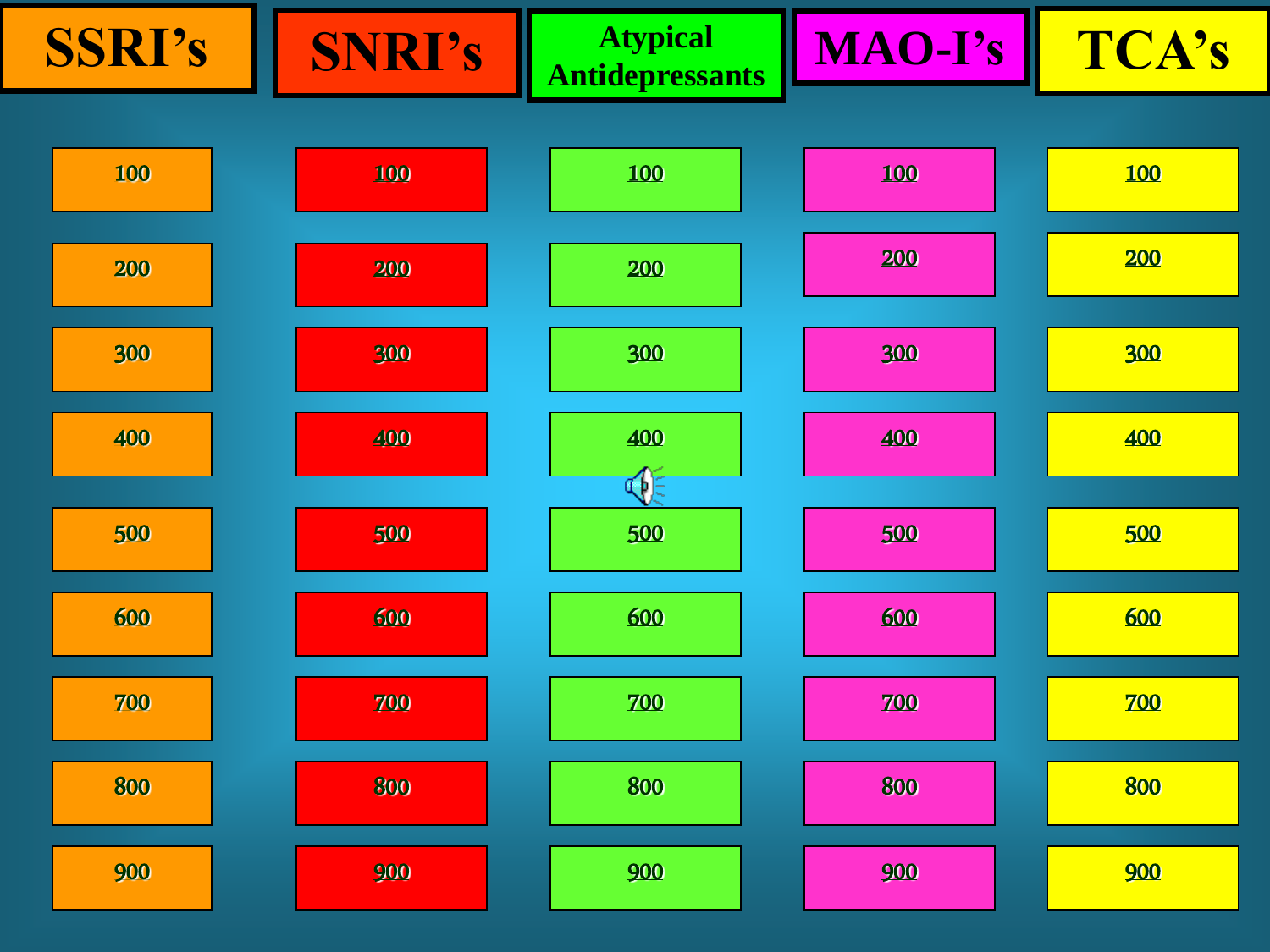What is **fluoxetine (prozac)?**

### **The half-life of this SSRI is about one week**

<span id="page-9-0"></span>



Row 1, Col 1

 $\bigoplus_{i=1}^n$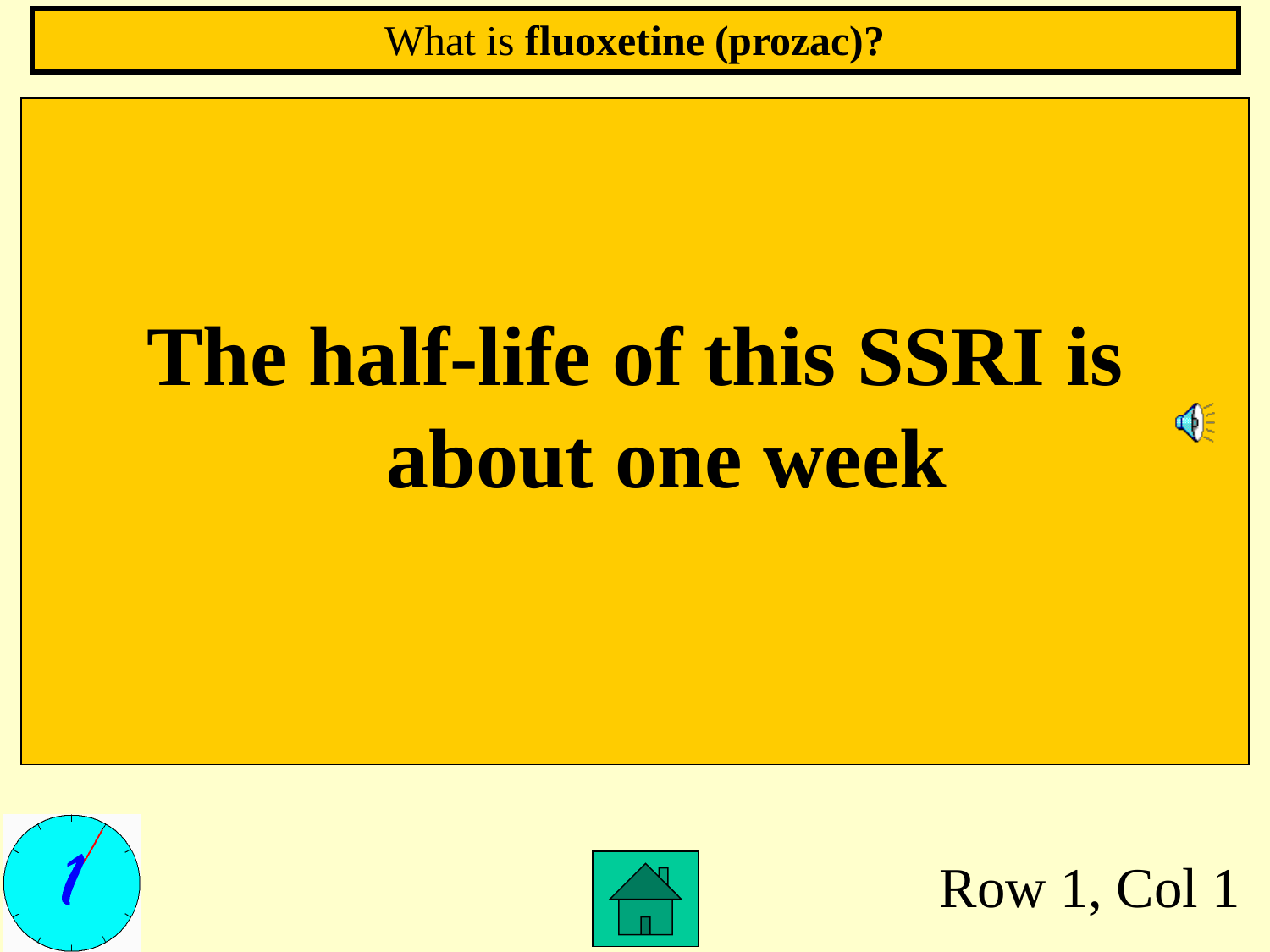What is Selective Serotonin Reuptake Inhibitor?

#### **SSRI is the abbreviation for this**

<span id="page-10-0"></span>





 $\bigoplus_{i=1}^n$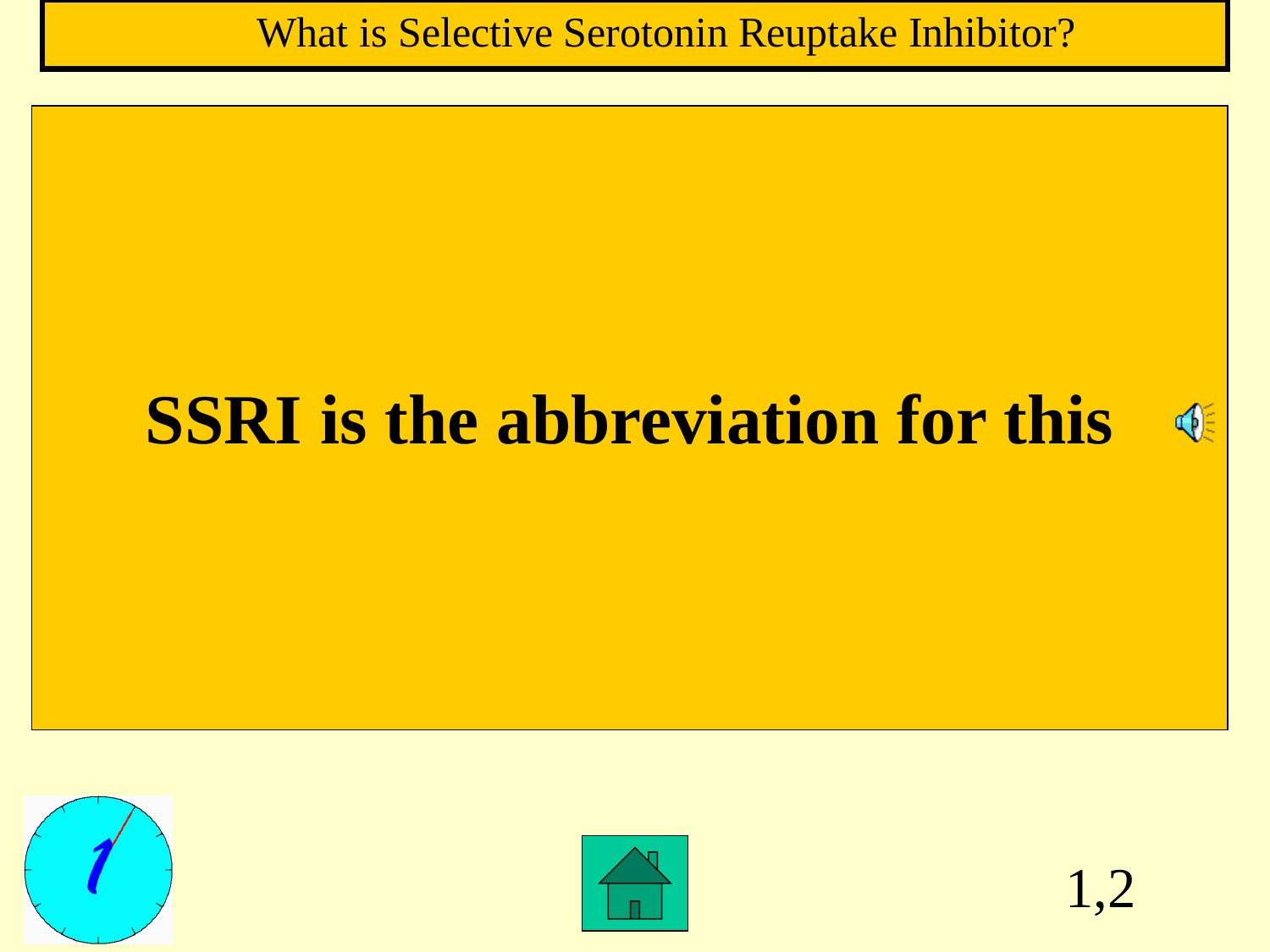#### What is **Discontinuation Syndrome?**

#### **If an SSRI with a short half life is abruptly stopped it may result in this**

<span id="page-11-0"></span>



 $\mathbb{C}$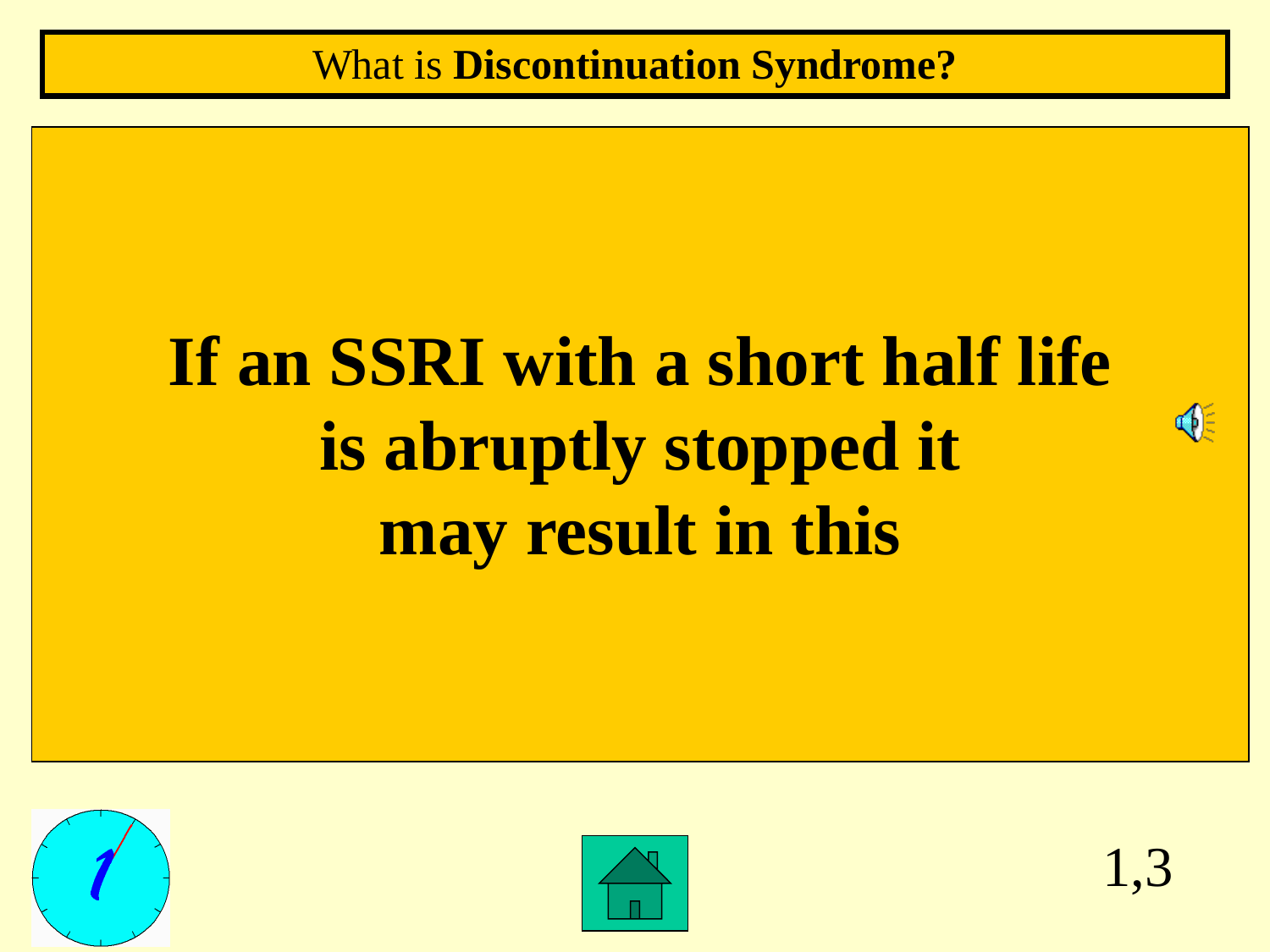What is **half life (wait 5 half lives)?**

**When switching to a MAOI from an SSRI, info about this pharmacokinetic property of the SSRI will provide guidance on how long of a washout is needed before starting the MAOI**

<span id="page-12-0"></span>



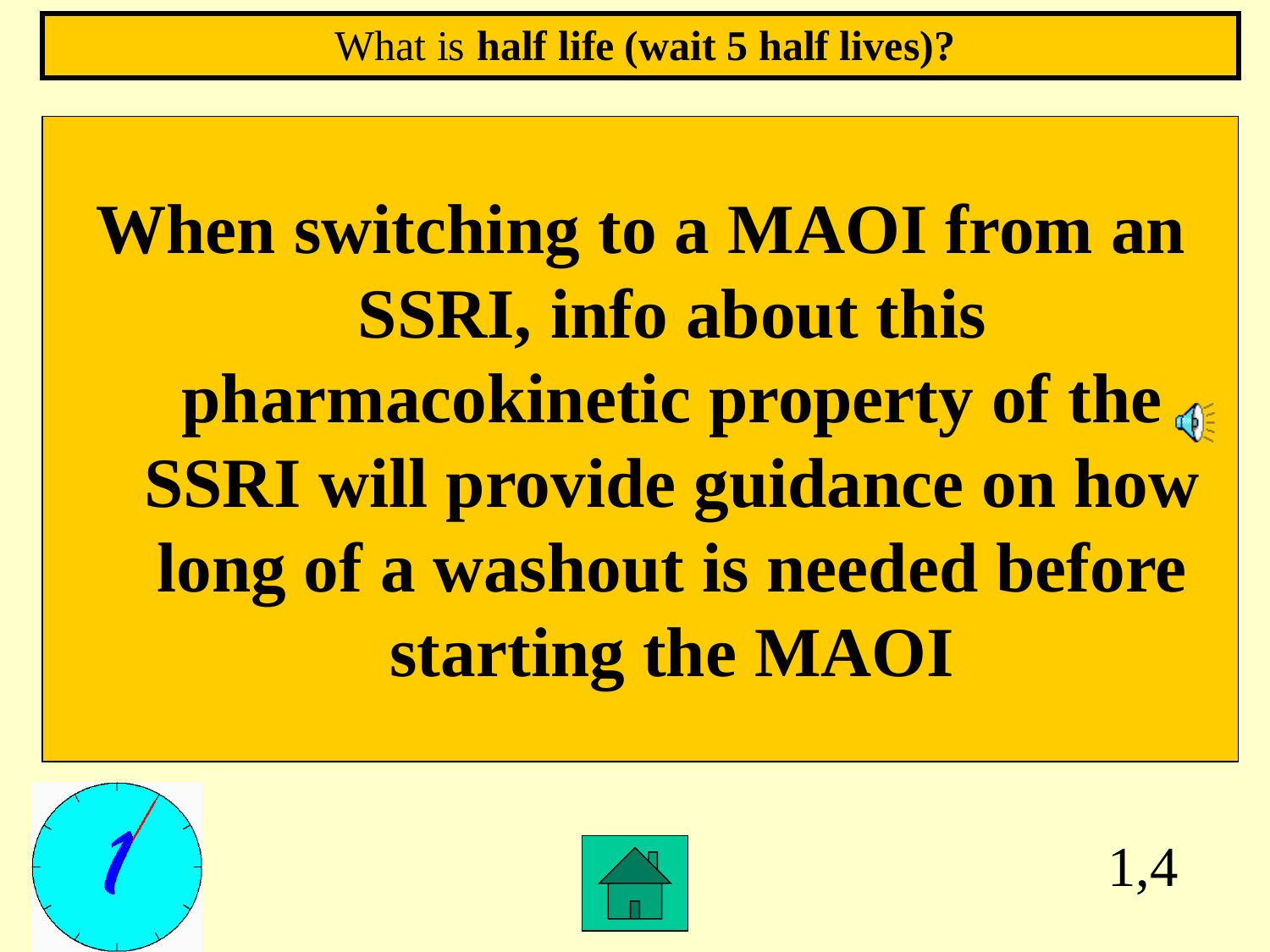#### What is **safety from overdose?**

### **Arguable the single biggest improvement of SSRI's over their TCA predecessors is this**

<span id="page-13-0"></span>

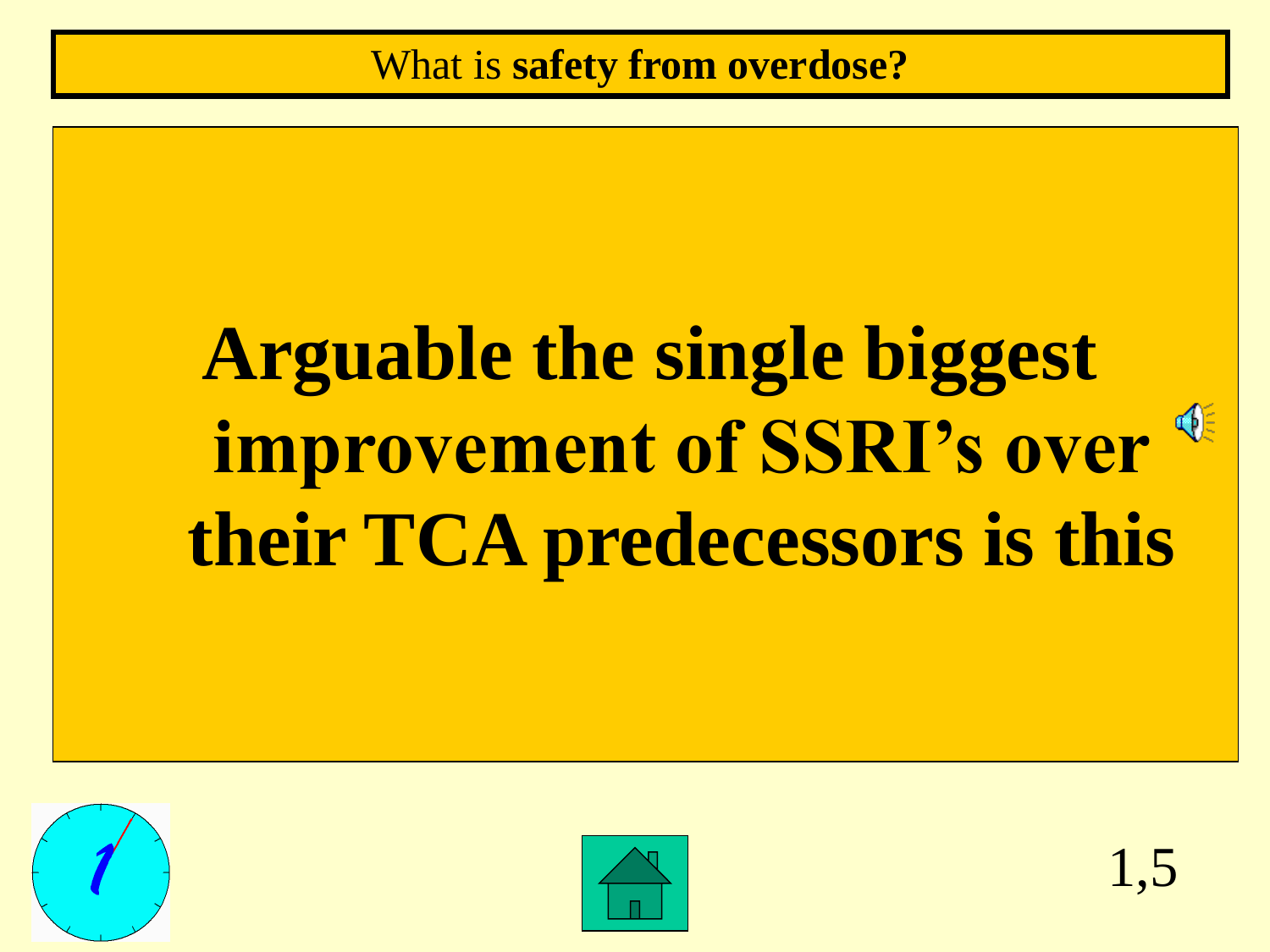#### **SSRI's include Fluoxetine (Prozac), Paroxetine (Paxil), Citalopram**   $\triangleleft$ **(Celexa), Escitalopram (Lexapro), Fluvoxamine (Luvox), and this**

<span id="page-14-0"></span>

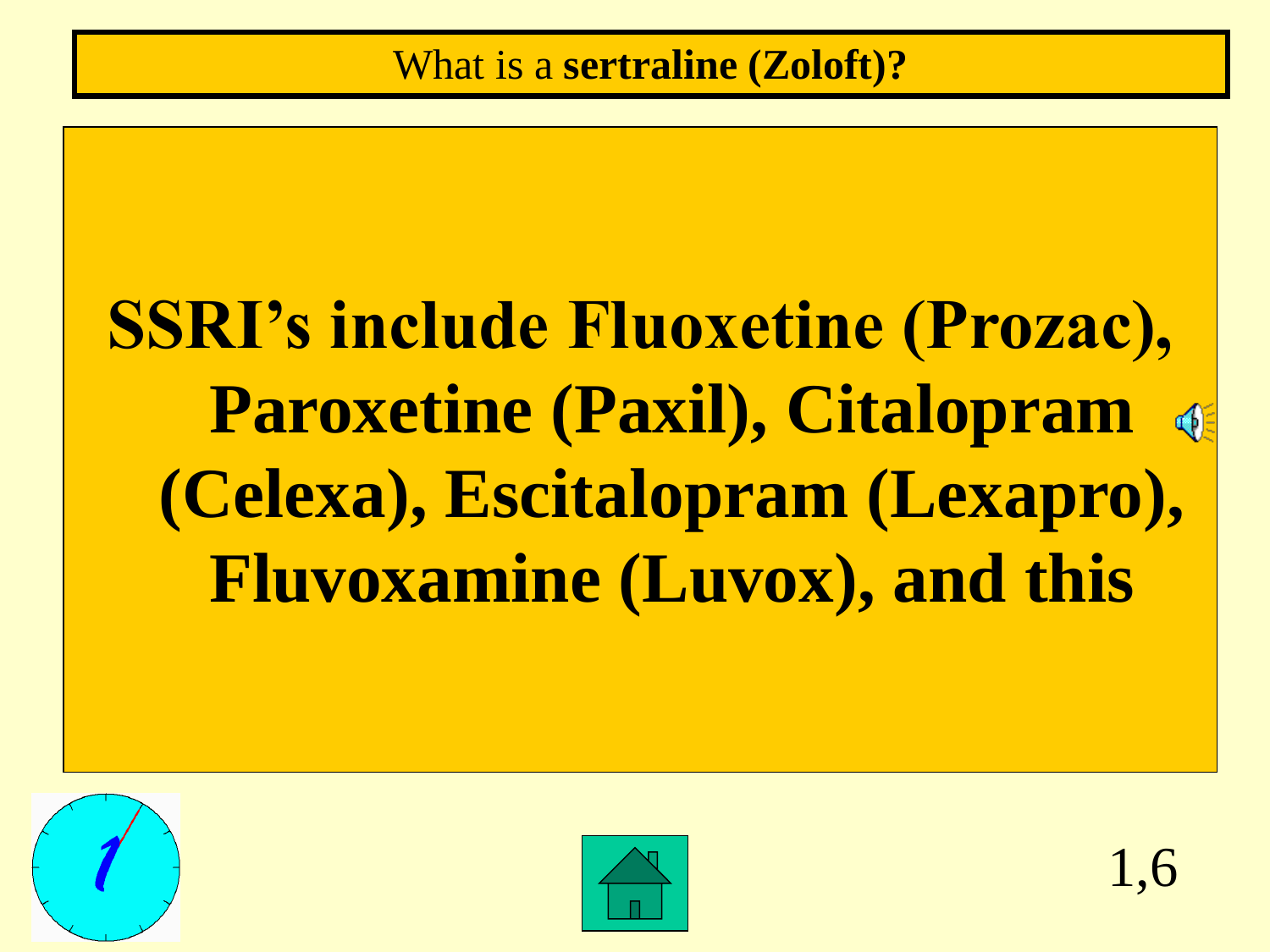#### What is escitalopram (lexapro)?

### **This SSRI is the S-enantiomer of citalopram (celexa)**

<span id="page-15-0"></span>

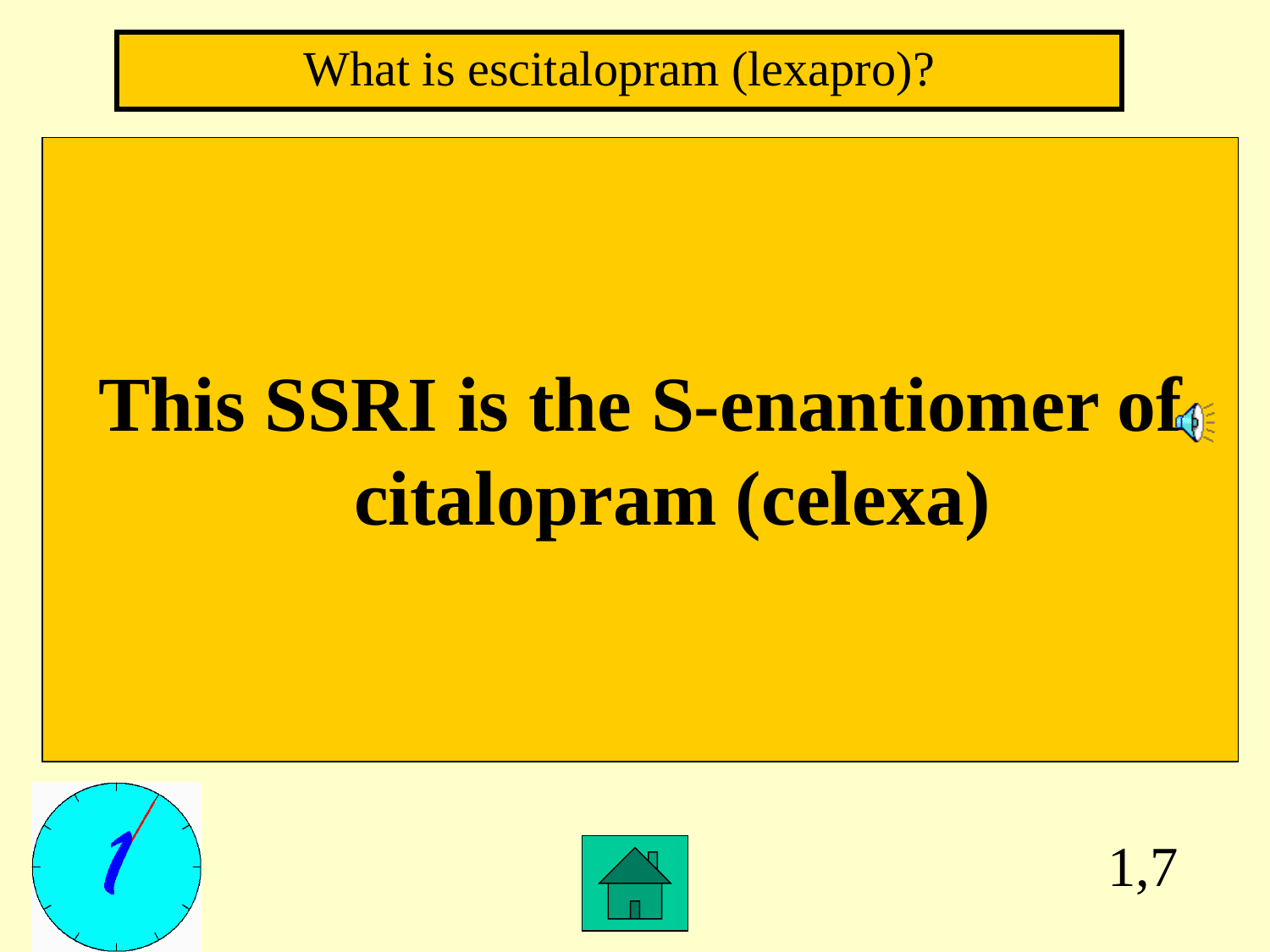What is **paroxetine (paxil) & fluvoxamine (luvox)**

#### **These two SSRI's have very short half lives & should be tapered to be discontinued**

<span id="page-16-0"></span>



C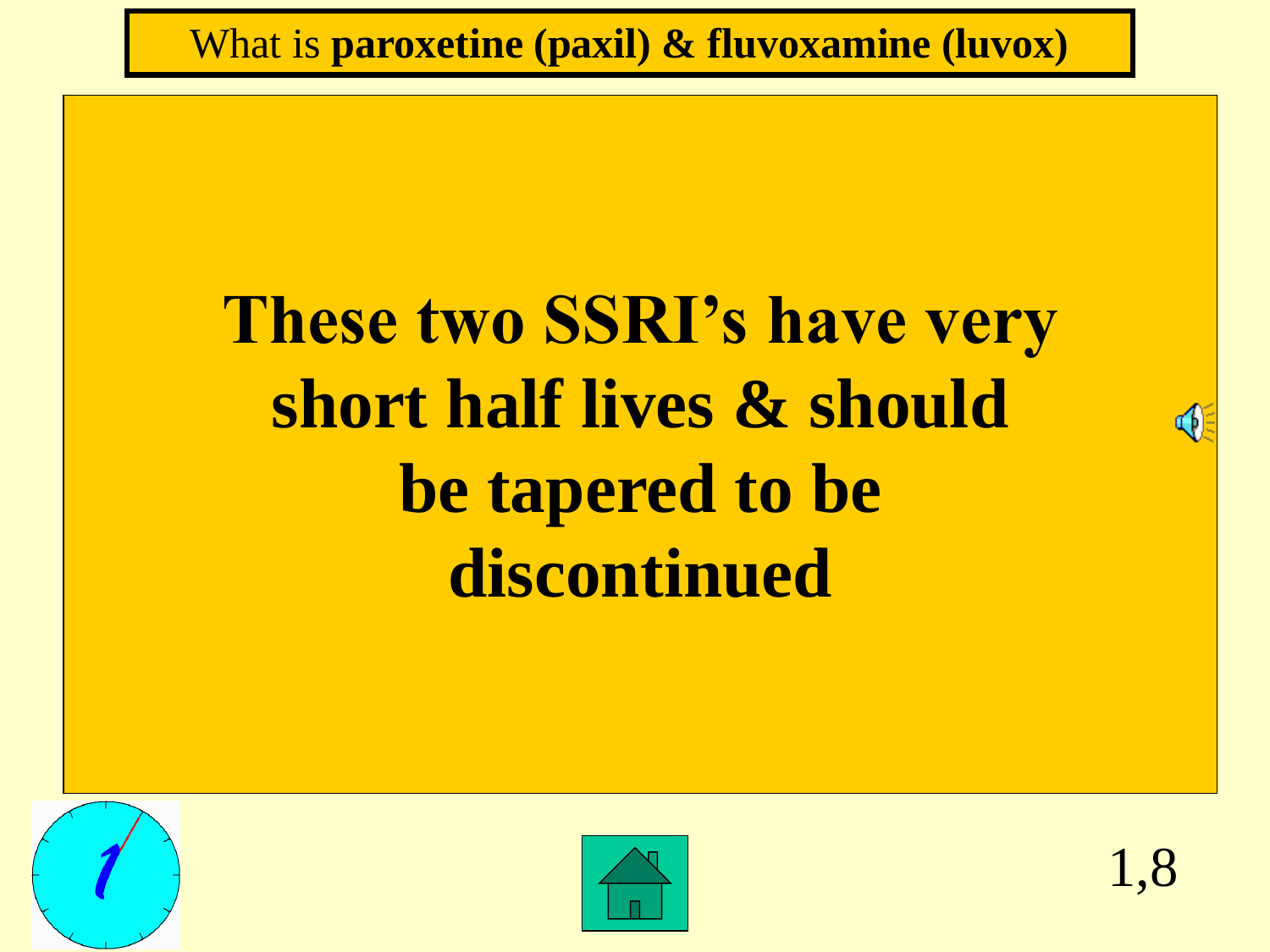**This is a common side effect of all SSRI's & the doctor should specifically ask about it as the patient may otherwise be too embarrassed to talk about it**

<span id="page-17-0"></span>



ৰী€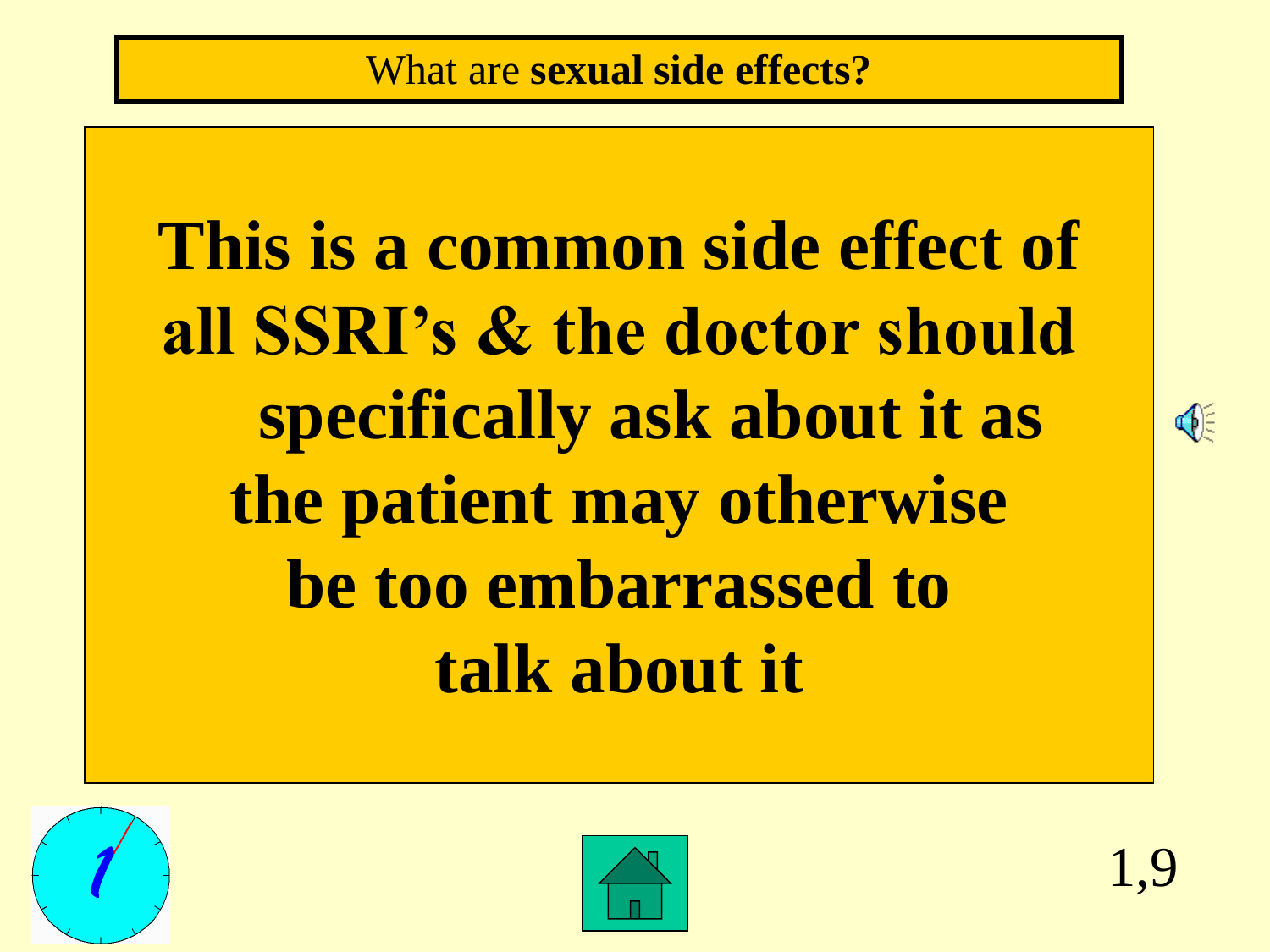#### What is **Serotonin Norepinephrine Reuptake Inhibitor?**

#### **The mechanism of action of SNRI's is this**

<span id="page-18-0"></span>





 $\triangleleft$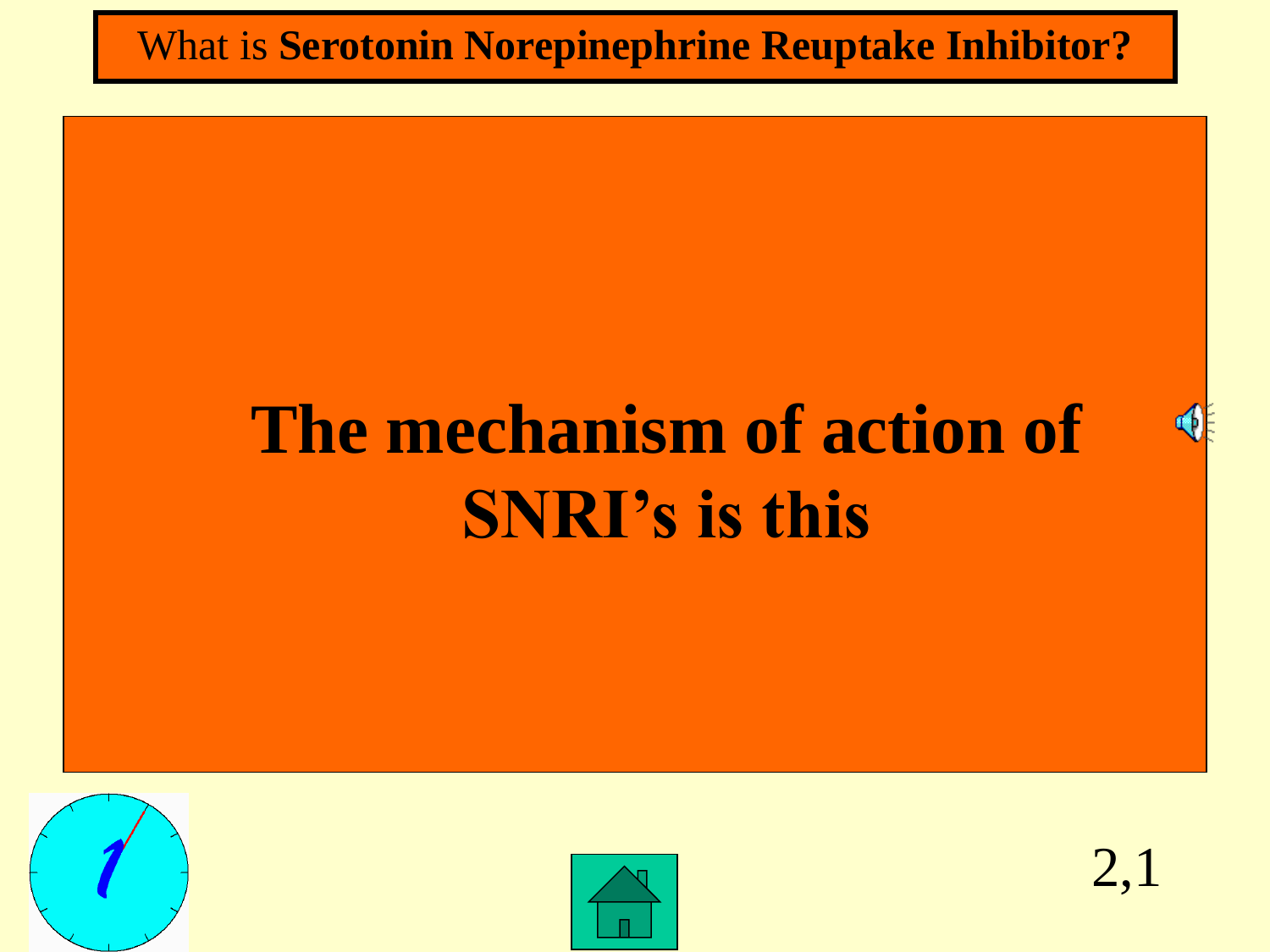What is **desvenlafaxine (pristiq)**

#### **This SNRI is the psychoactive metabolite of another SNRI**

<span id="page-19-0"></span>





 $\blacklozenge$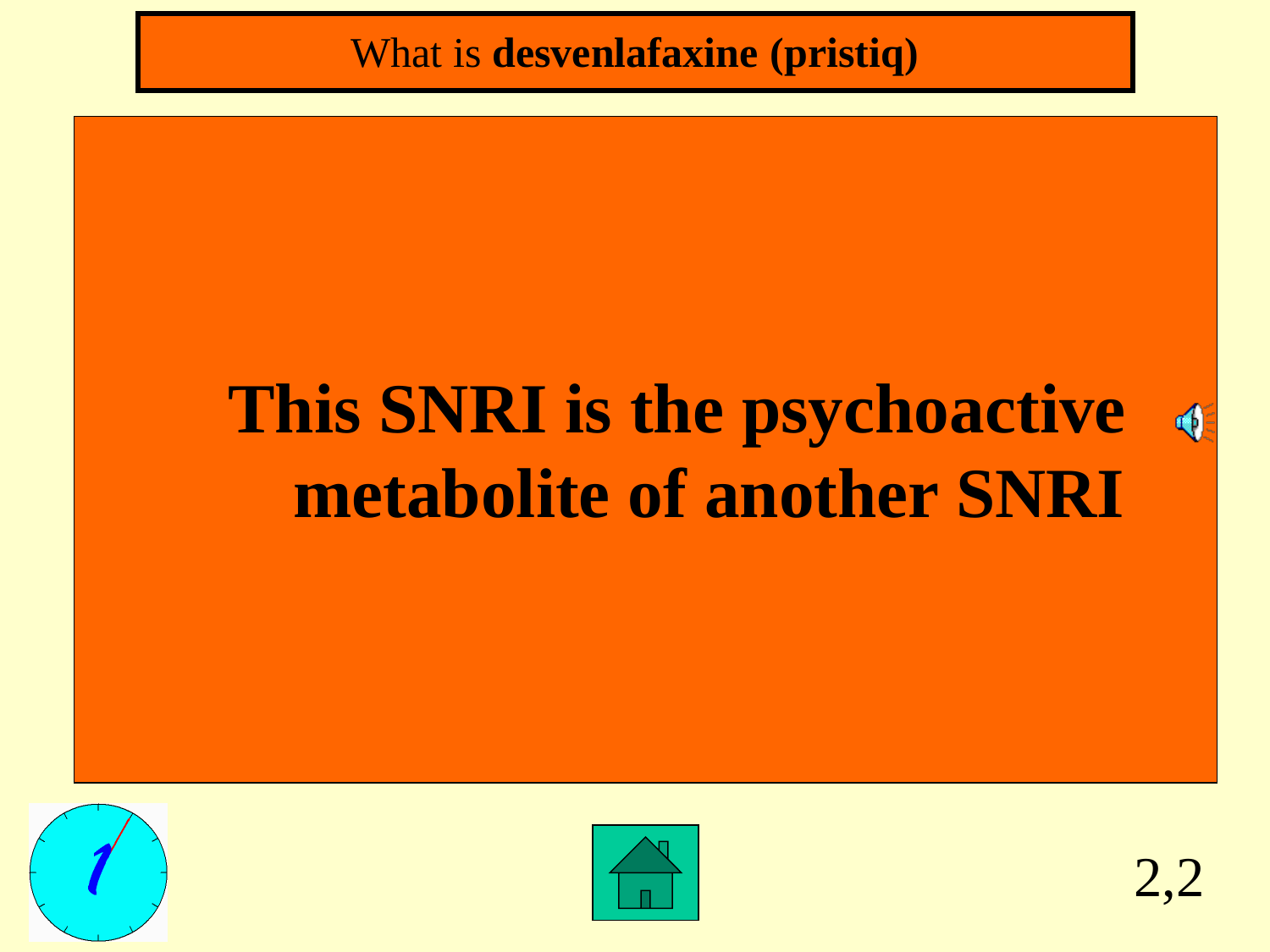#### **Whether the dose is very high, moderate, or low, this**   $\Phi$ **neurotransmitter's reuptake is blocked by venlafaxine (effexor)**

<span id="page-20-0"></span>

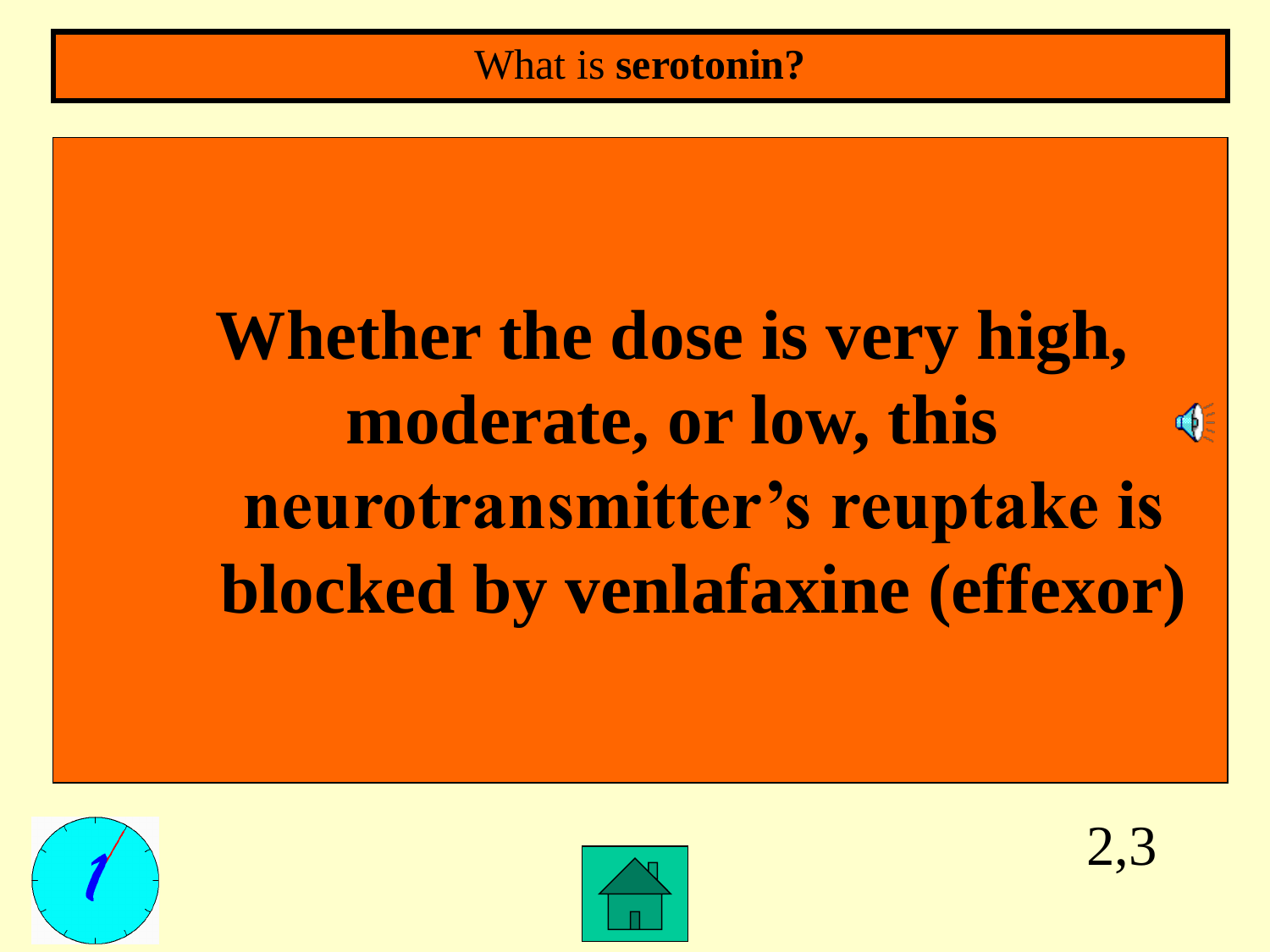#### **At very high doses (>375mg/d) of venlafaxine (effexor) this neurotransmitter's reuptake may begin to be blocked**

<span id="page-21-0"></span>





 $\triangleleft$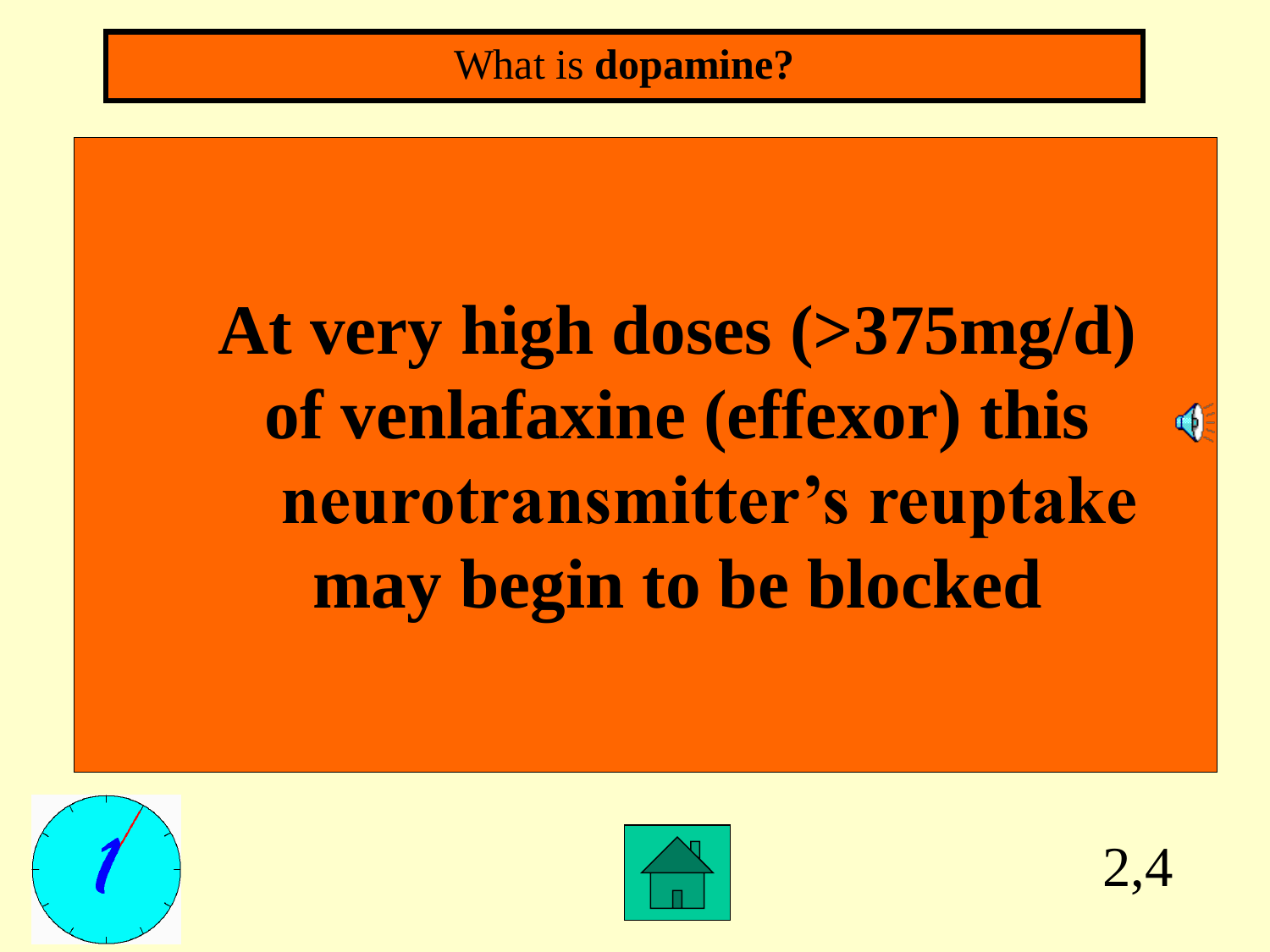What is **duloxetine (cymbalta)**

### **This SNRI is preferred for painful symptoms of depression or diabetic neuropathy pain**

<span id="page-22-0"></span>

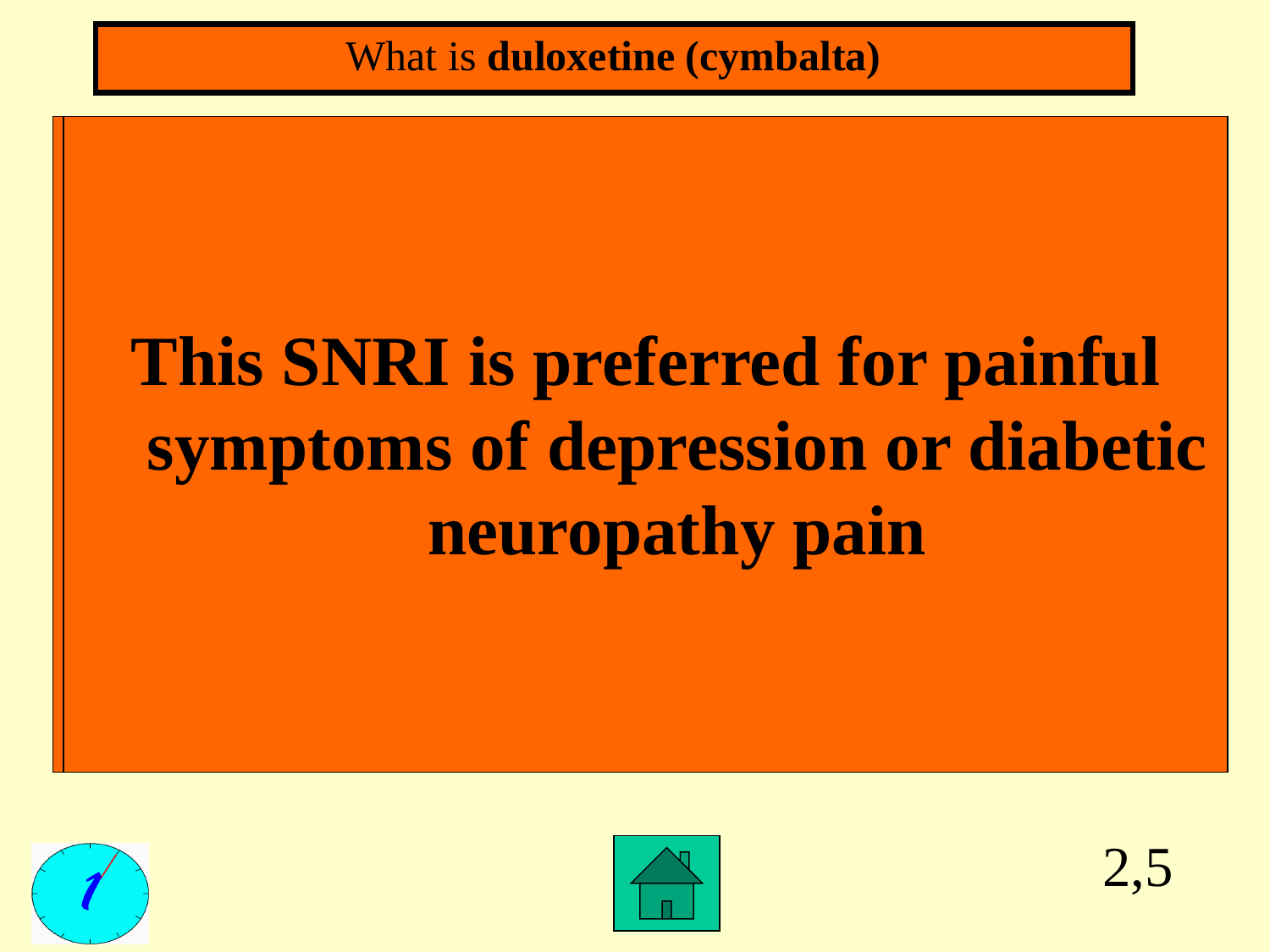#### What is **TCA's?**

### **SSRI's MAOI's TCA's ========================= Venlafaxine (Effexor)'s mechanism of action is most similar to this class of antidepressants**

<span id="page-23-0"></span>

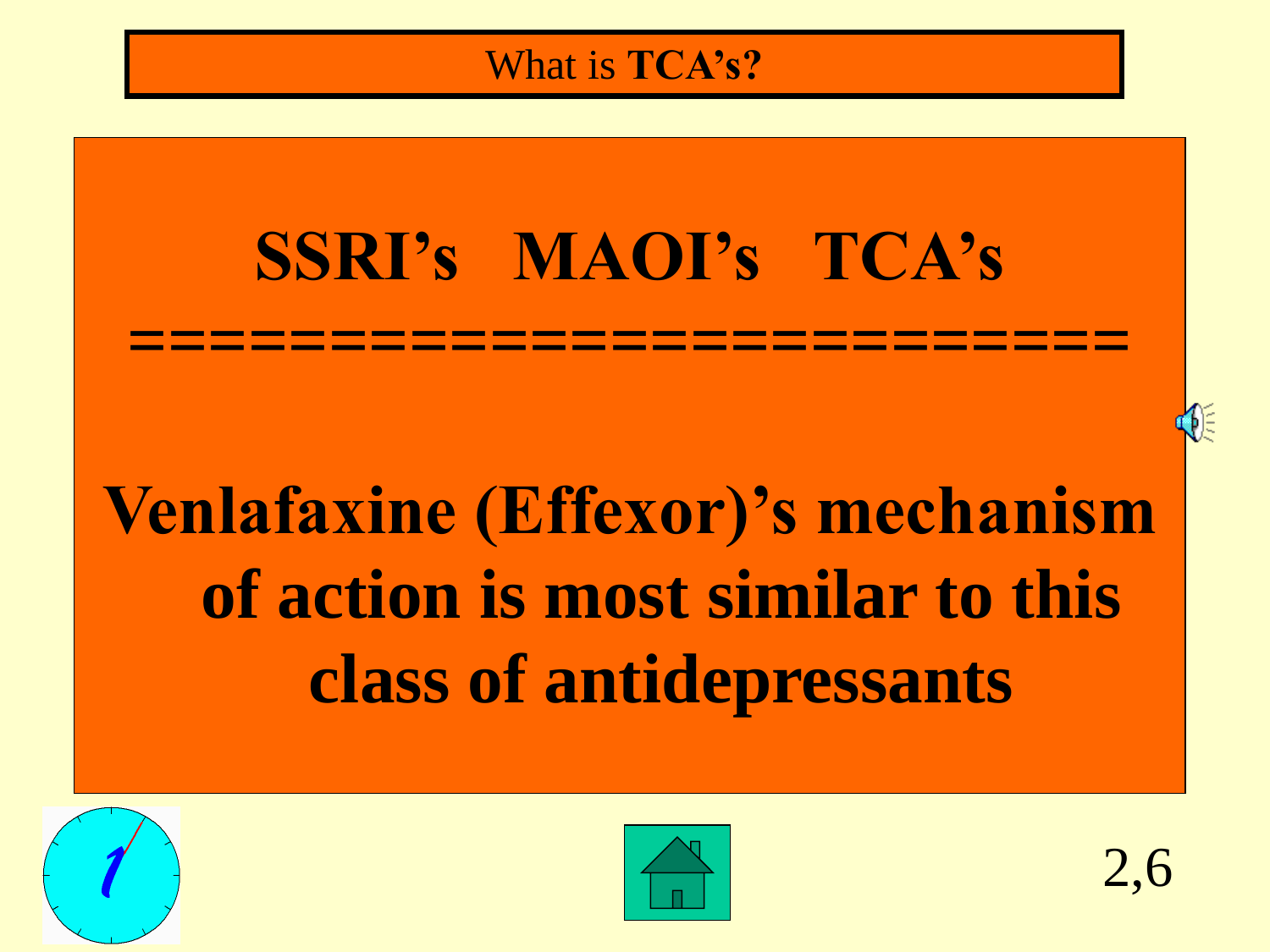### **When stopping venlafaxine (effexor) it should be gradually tapered in order to avoid this**

<span id="page-24-0"></span>



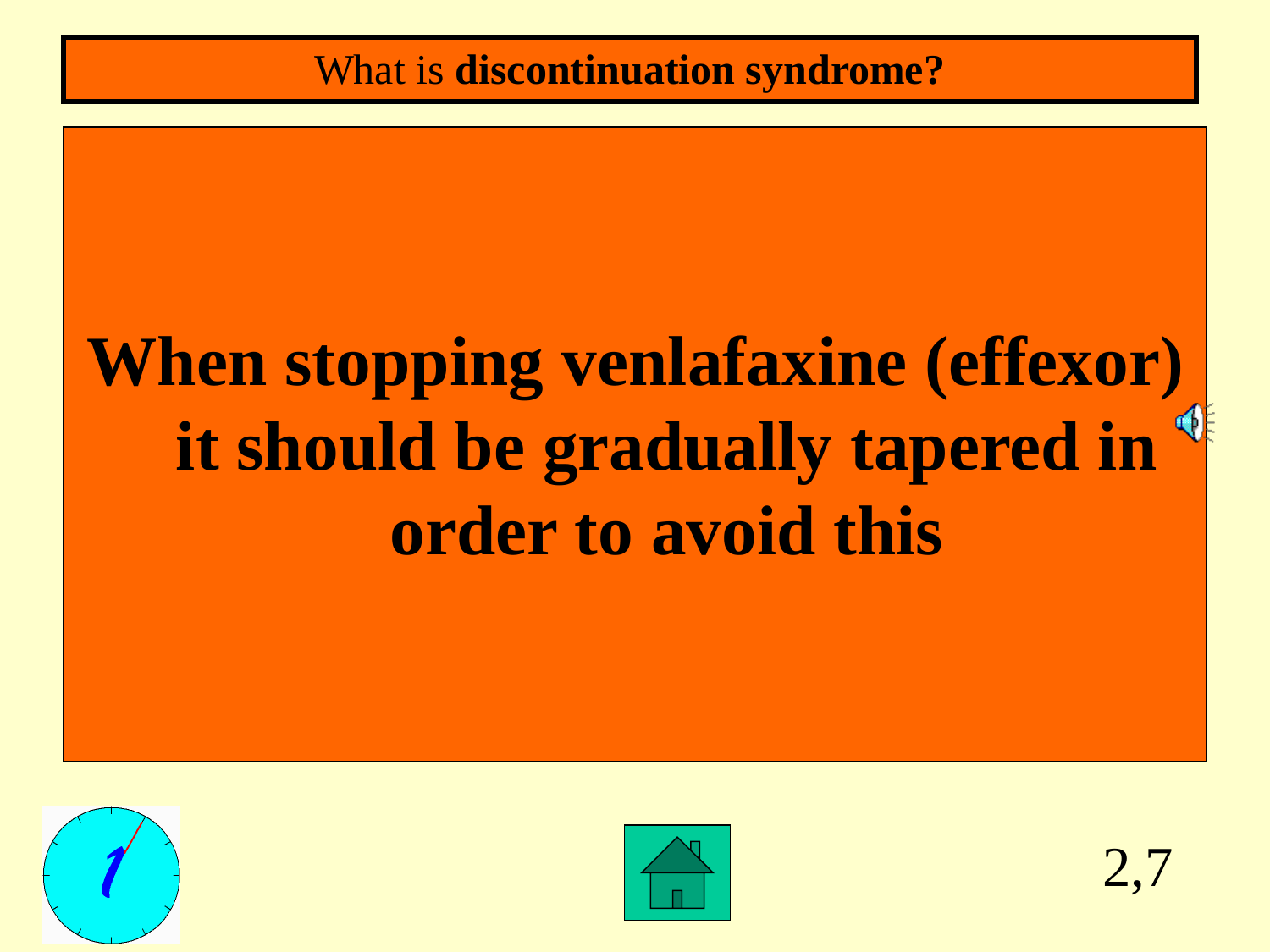What is **NE reuptake inhibition?**

### **The SNRI side effect of diaphoresis is due to this**

<span id="page-25-0"></span>



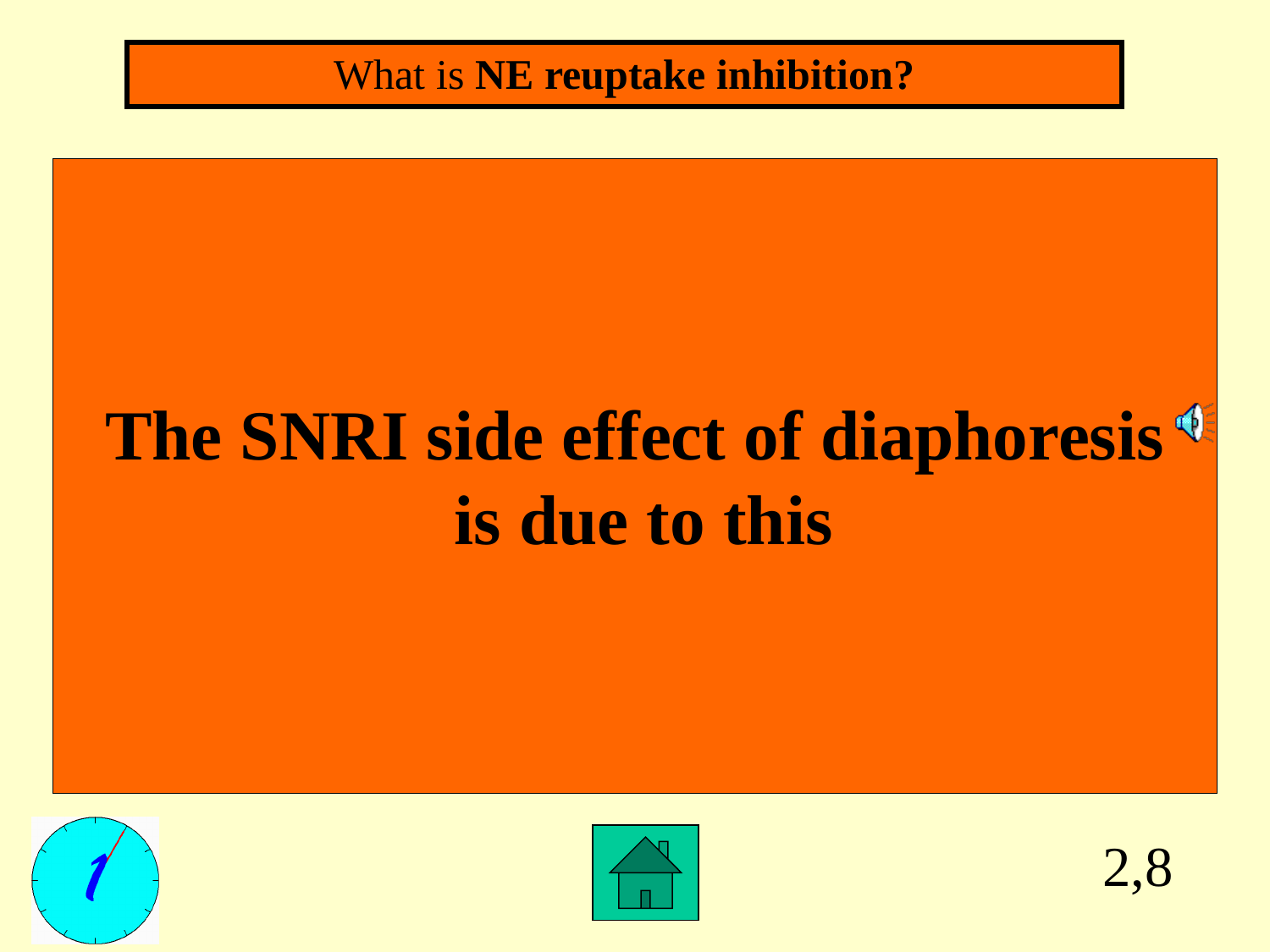### **Venlafaxine (effexor) has this relatively common, dose dependent, cardiac system related side effect**

<span id="page-26-0"></span>



 $\blacksquare$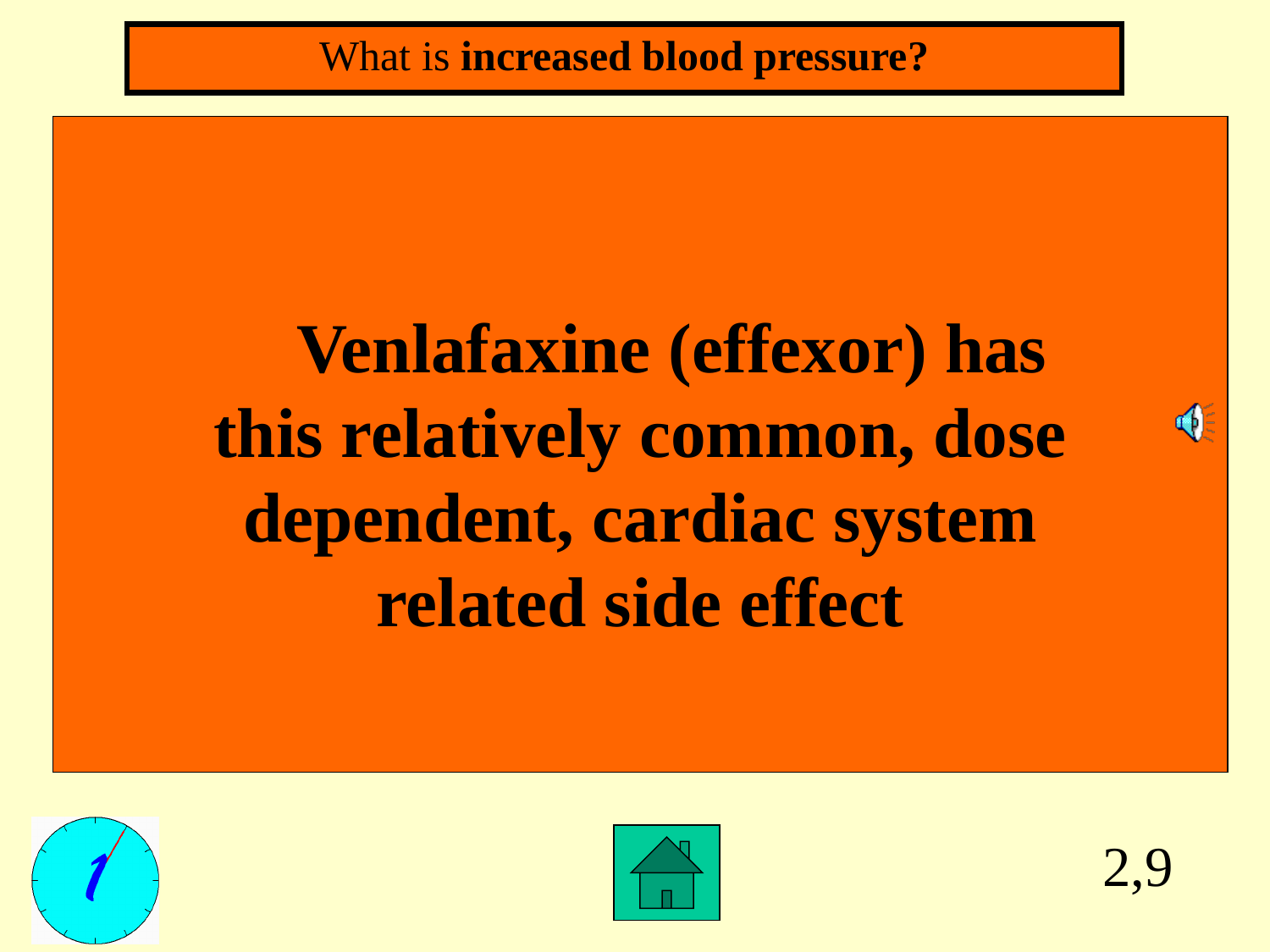**SSRIs or venlafaxine (effexor) may cause these common side effects**  ্⊮ **which mirtazepine's (remeron) 5HT<sup>3</sup> antagonism may help reduce or remove**

<span id="page-27-0"></span>

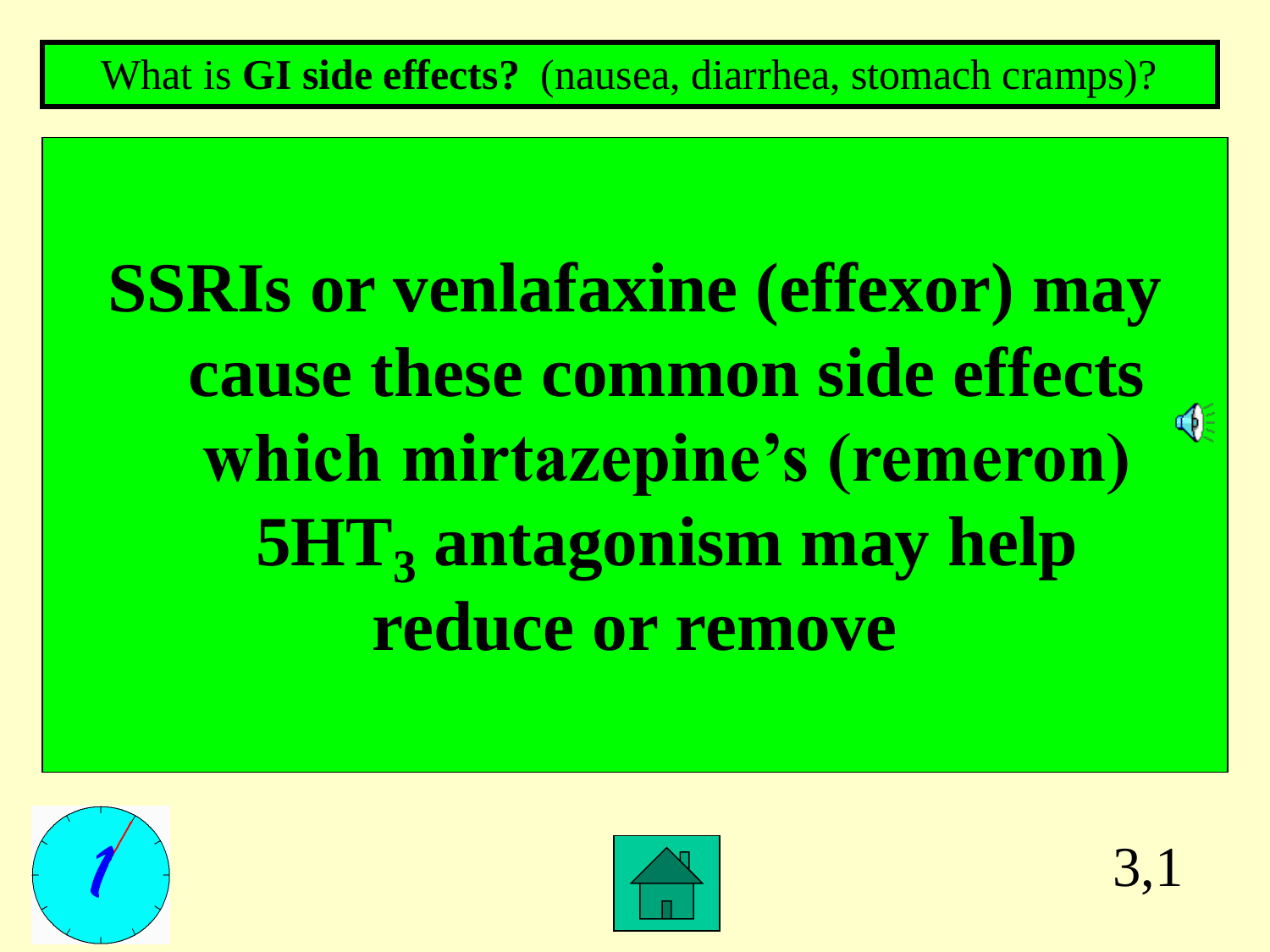### **Marketed under the name Zyban, (Bupropion) is useful in treating cravings from dependence on this substance**

<span id="page-28-0"></span>

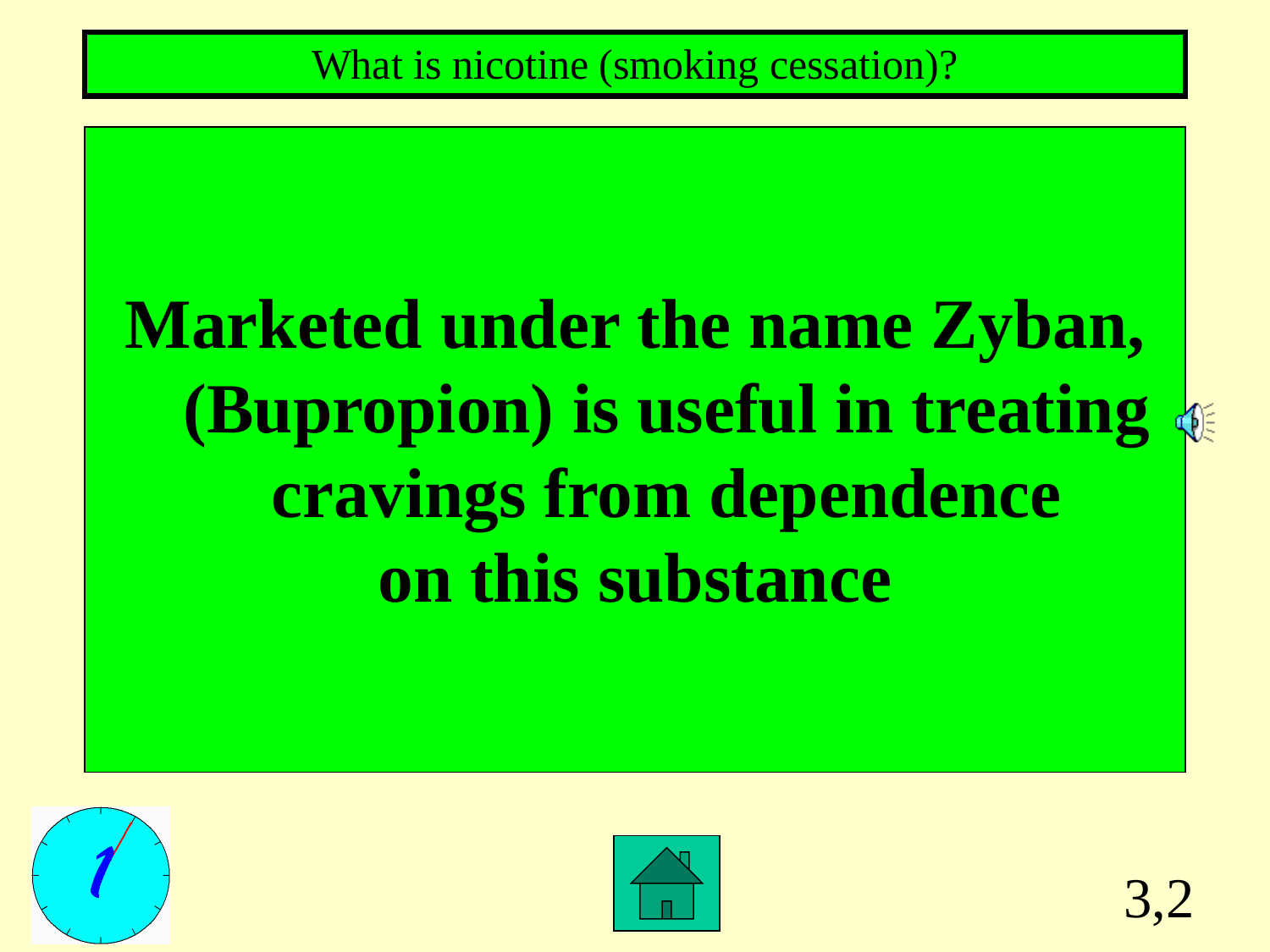Mirtazepine (Remeron)'s 5HT<sub>2A</sub> **antagonist activity & Wellbutrin (Bupropion)'s lack of any 5-HT activity is why neither has this common SSRI side effect** 

<span id="page-29-0"></span>



 $\bigcirc$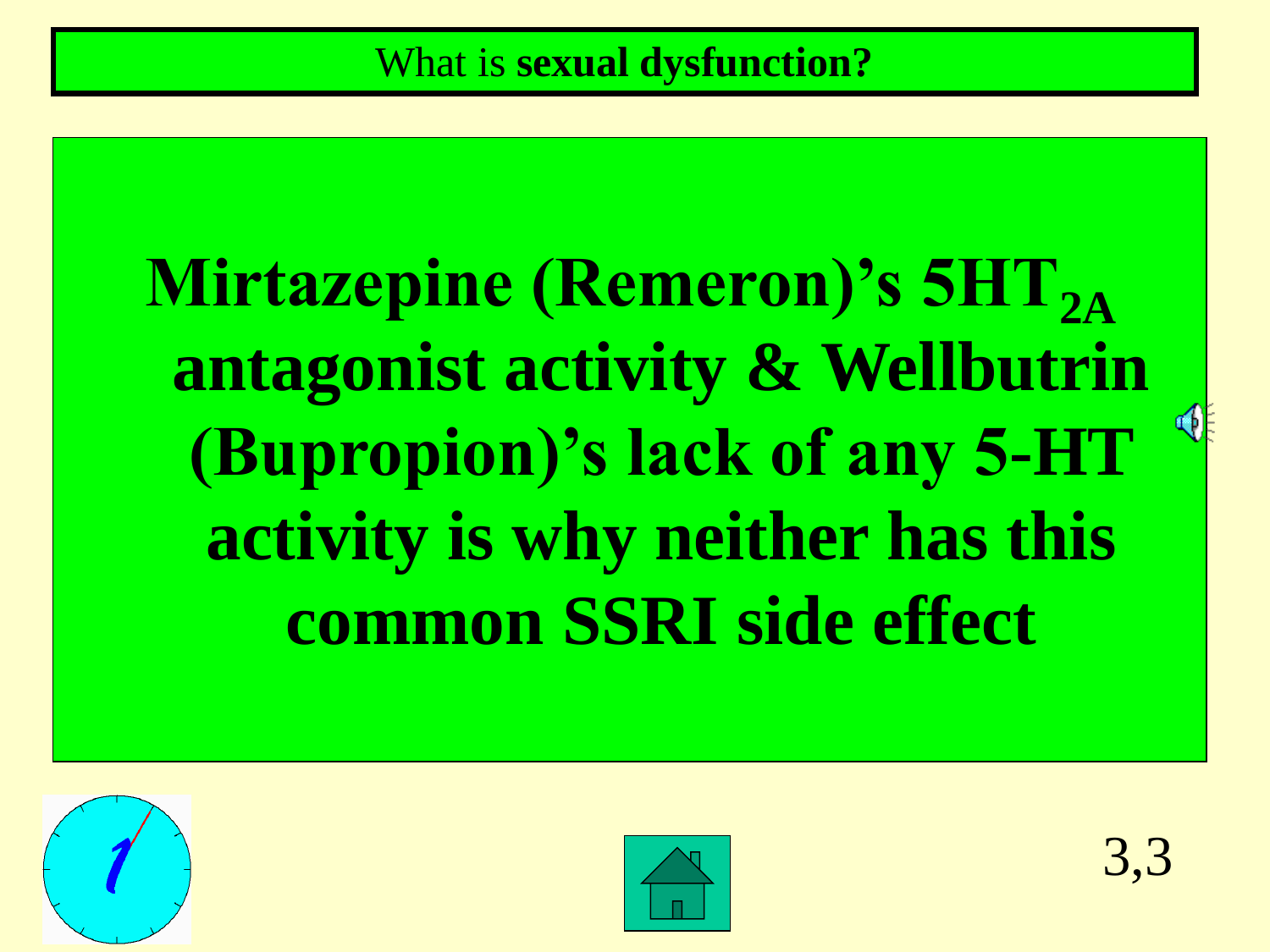**Like most anti-depressants, at typical doses bupropion (wellbutrin) carries a small risk of this serious side effect but the risk increases from 0.4% to 4% at very high doses**

<span id="page-30-0"></span>

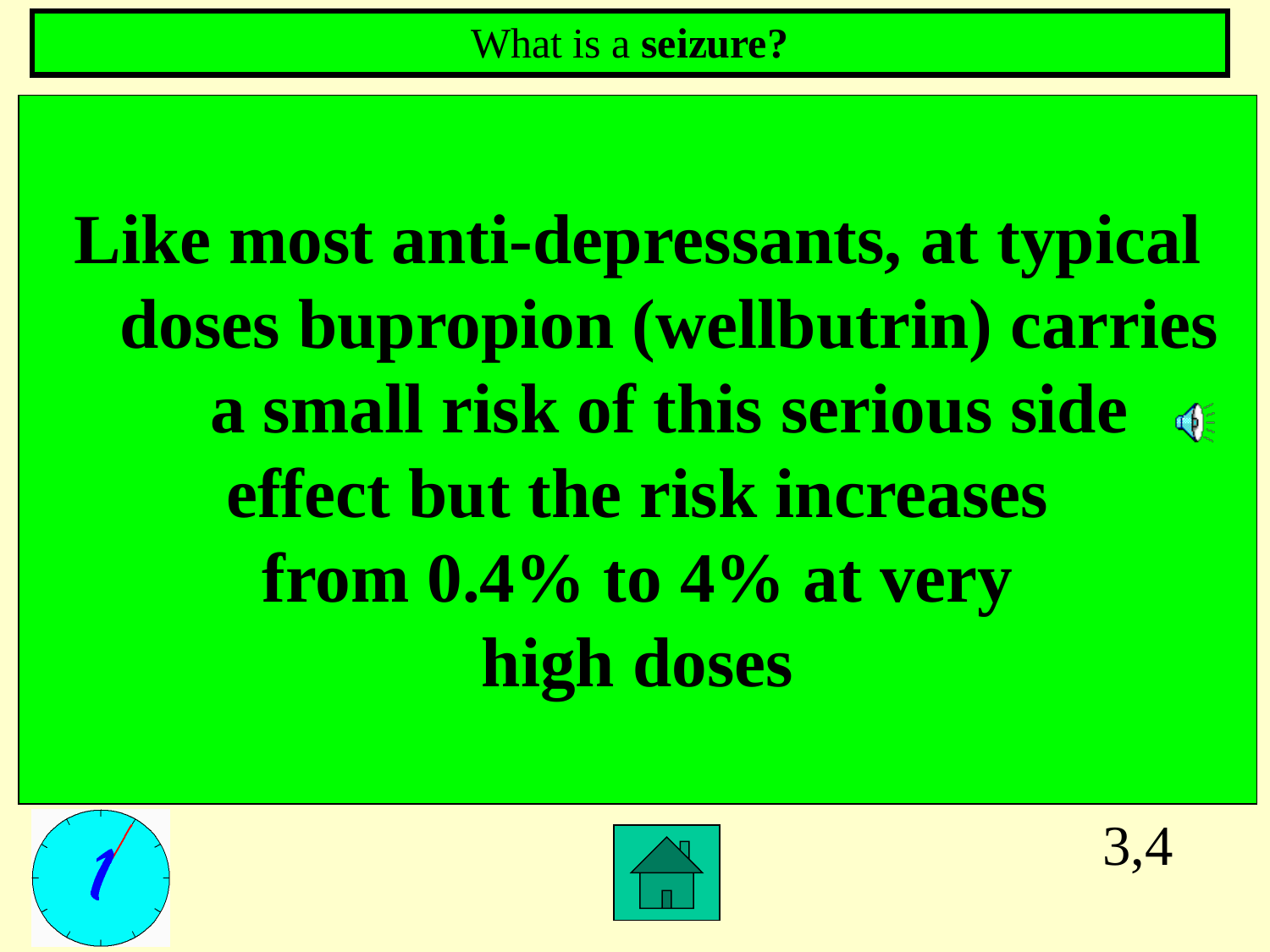### **In the evolution of antidepressants, drugs that are SSRI's with 5-HT receptor antagonists or partial agonists are vilazodone (viibryd) and this**

<span id="page-31-0"></span>

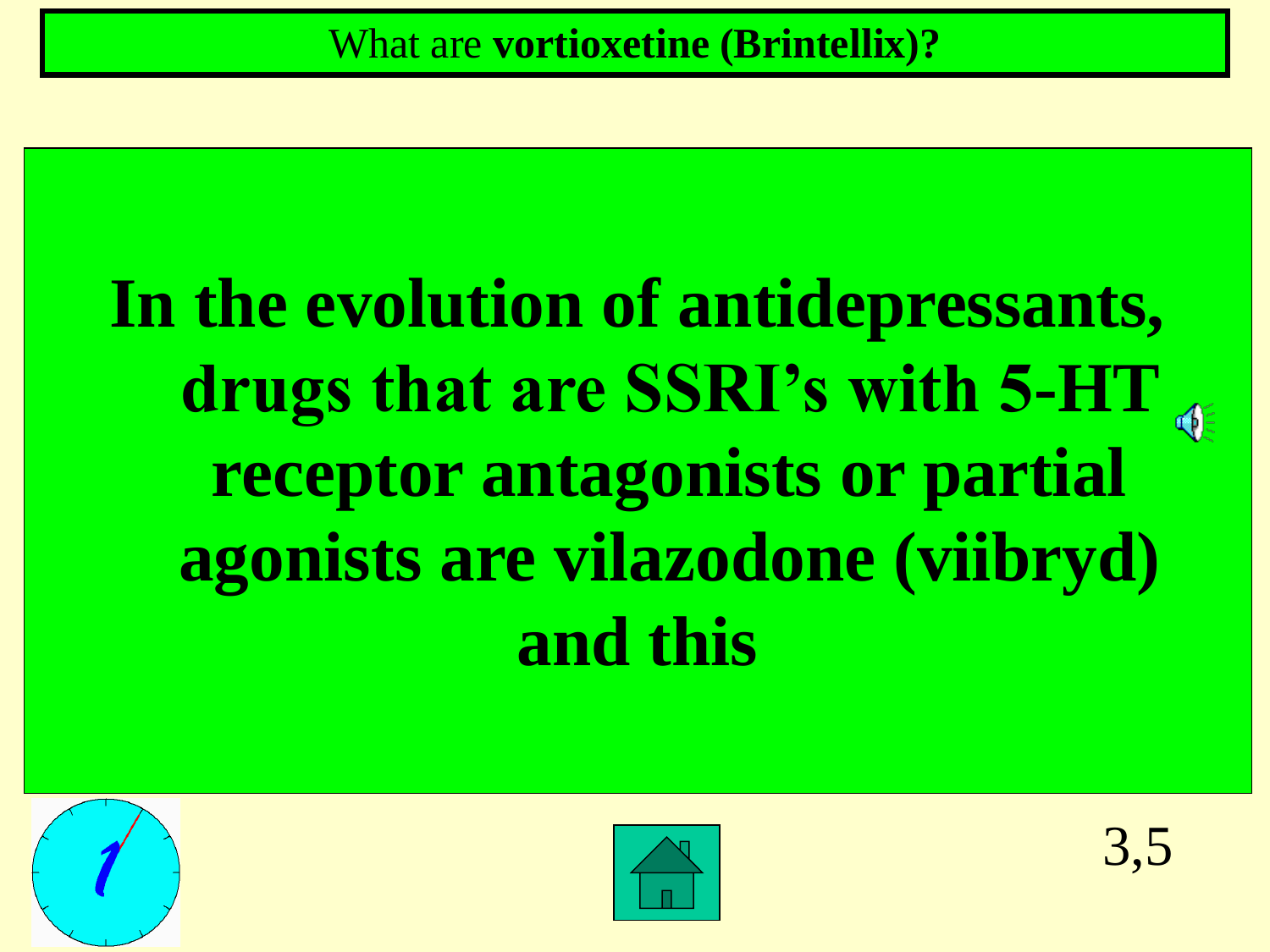#### What is **pre-synaptic alpha 2 adrenergic antagonist?**

#### **Mirtazepine (Remeron)'s novel mechanism of action by which**  া **norepinephrine and serotonin system activity is increased is this**



<span id="page-32-0"></span>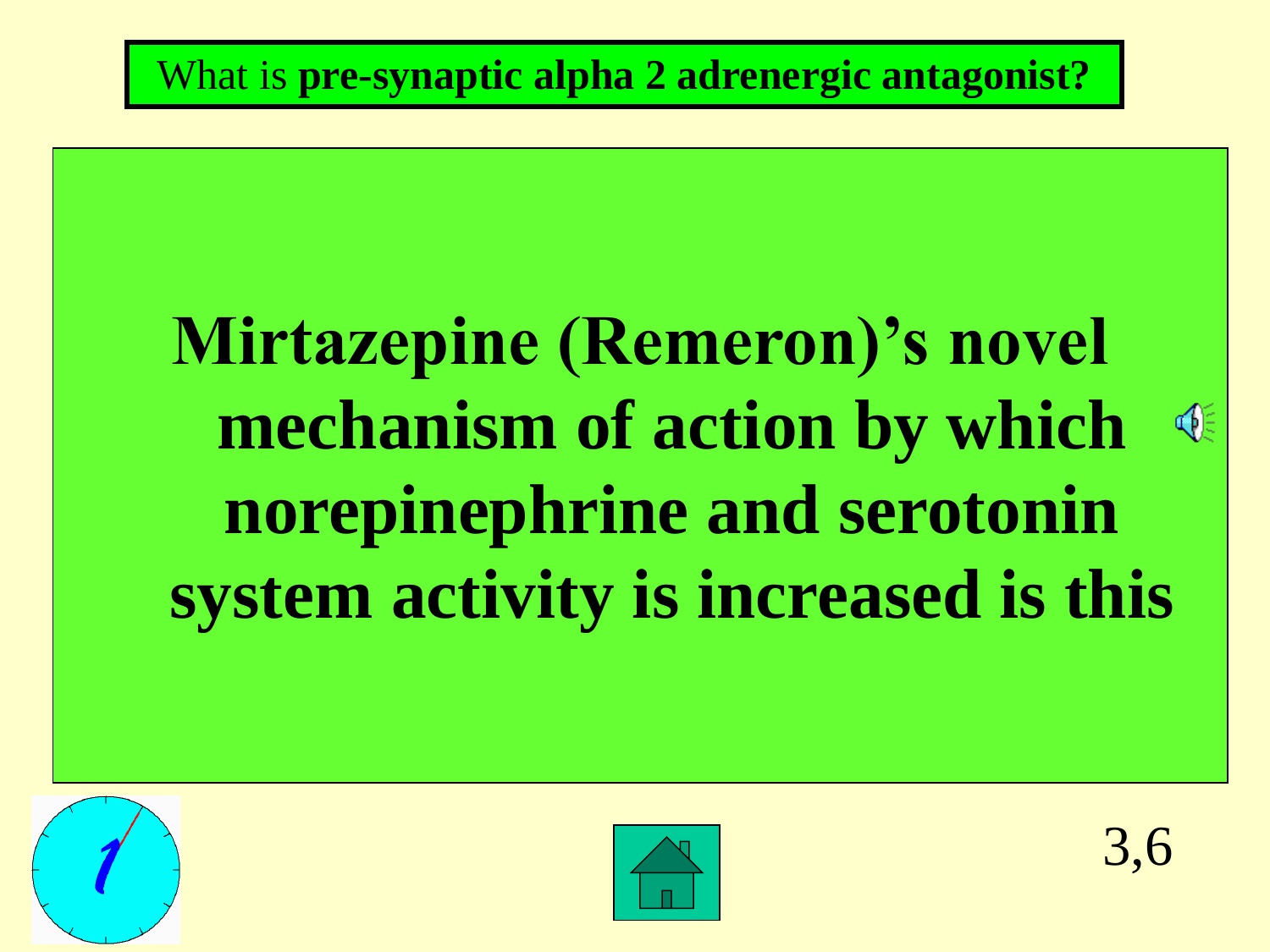### **Bupropion (Wellbutrin) commonly does this to a patient's weight**

<span id="page-33-0"></span>



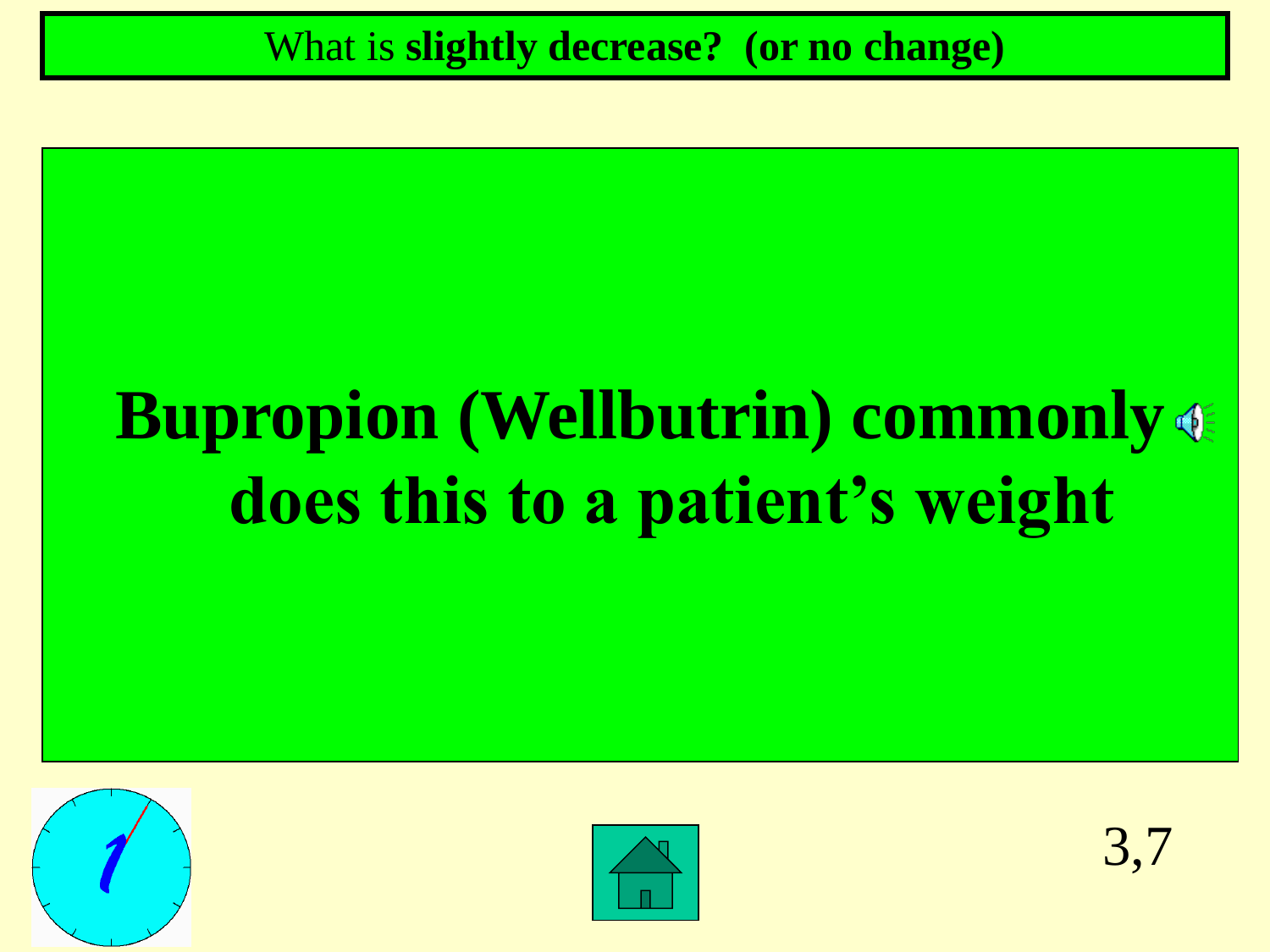**This mirtazapine (remeron) side effect is more likely in women than men, before menopause than after, and is unlikely to be a problem if it has not occurred within the first 6 weeks of treatment** 

<span id="page-34-0"></span>

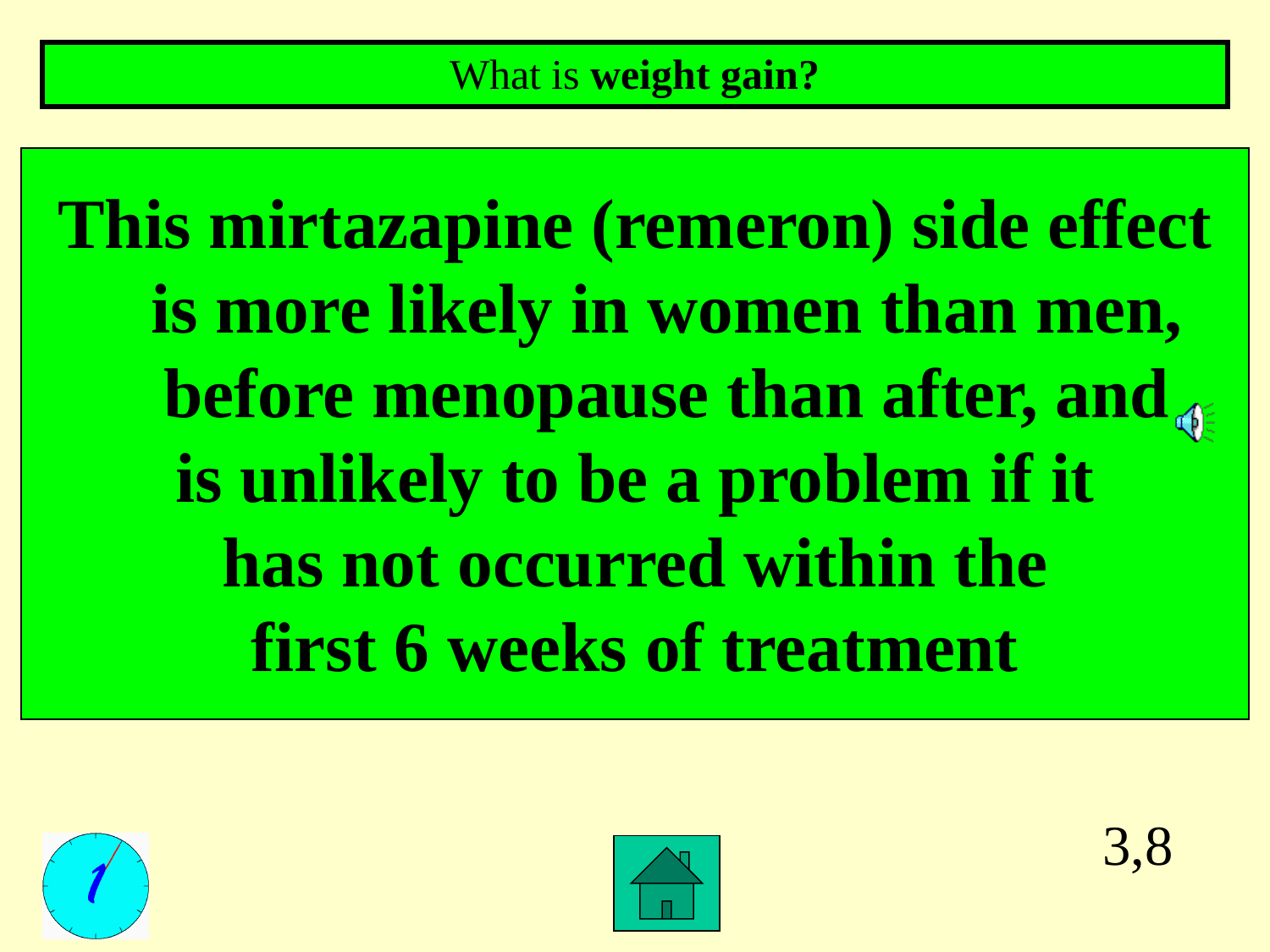#### What is **2-4 weeks**

#### **Onset of therapeutic action is usually**  ₫ **not immediate, but is delayed until this time period**

<span id="page-35-0"></span>

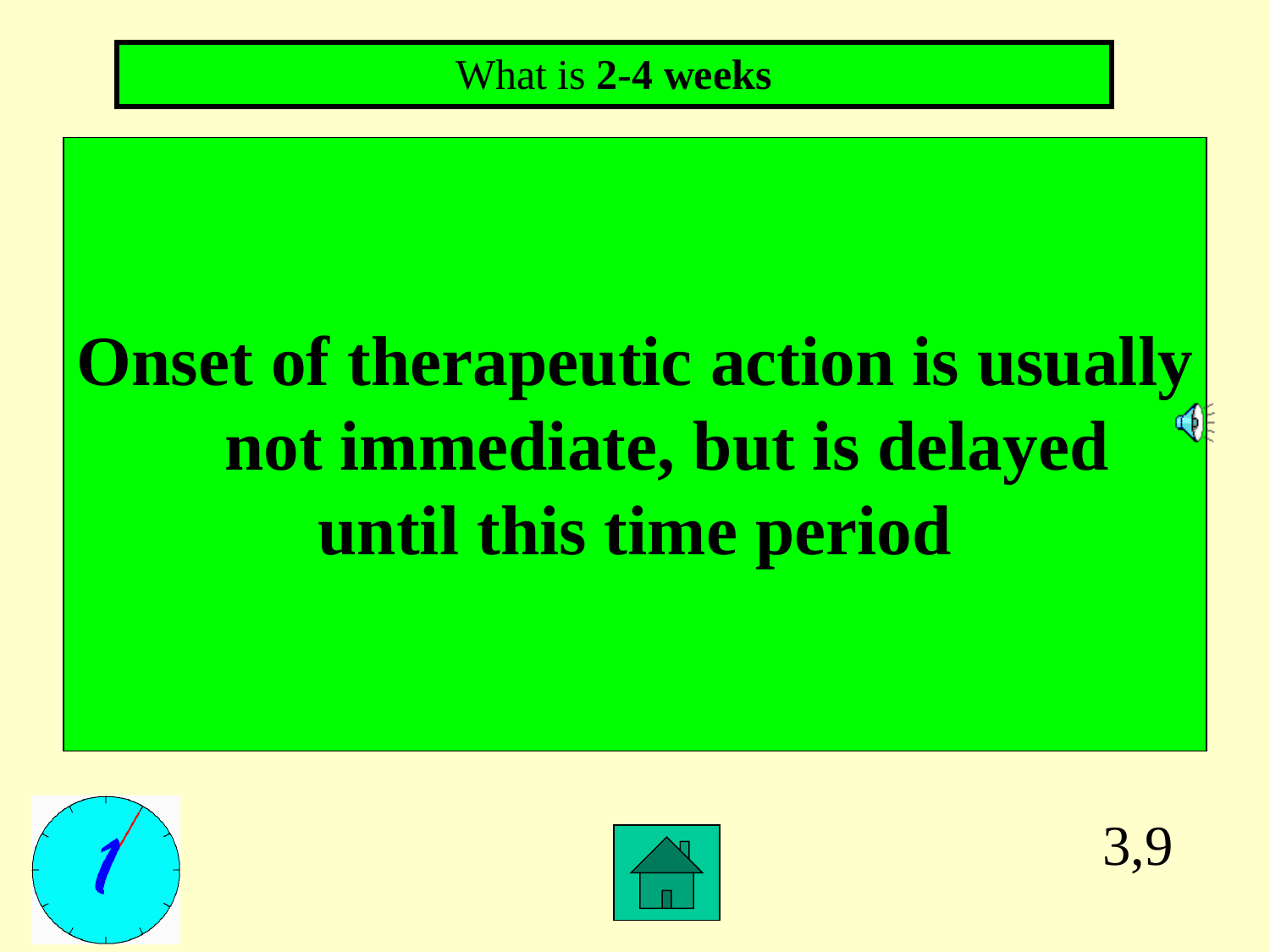What is **serotonin syndrome?**

#### **SSRI's and MAOI's used in combination carry a high risk of this side effect**

<span id="page-36-0"></span>



4,1

 $\blacklozenge$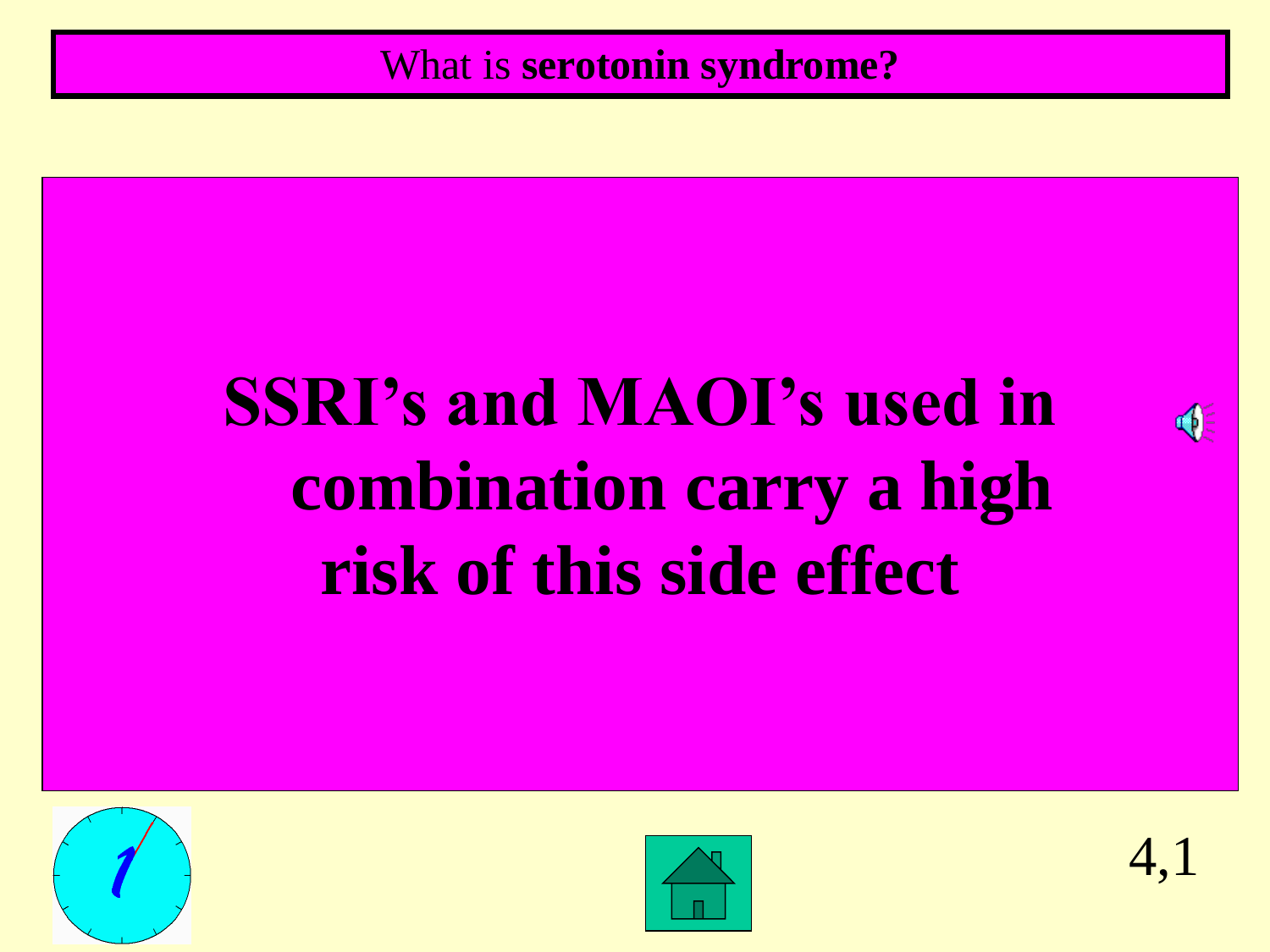#### What is **MAO-A?**

### **While there are two MAOs (MAO-A & MAO-B), inactivating this one appears necessary for the antidepressant effect**

<span id="page-37-0"></span>



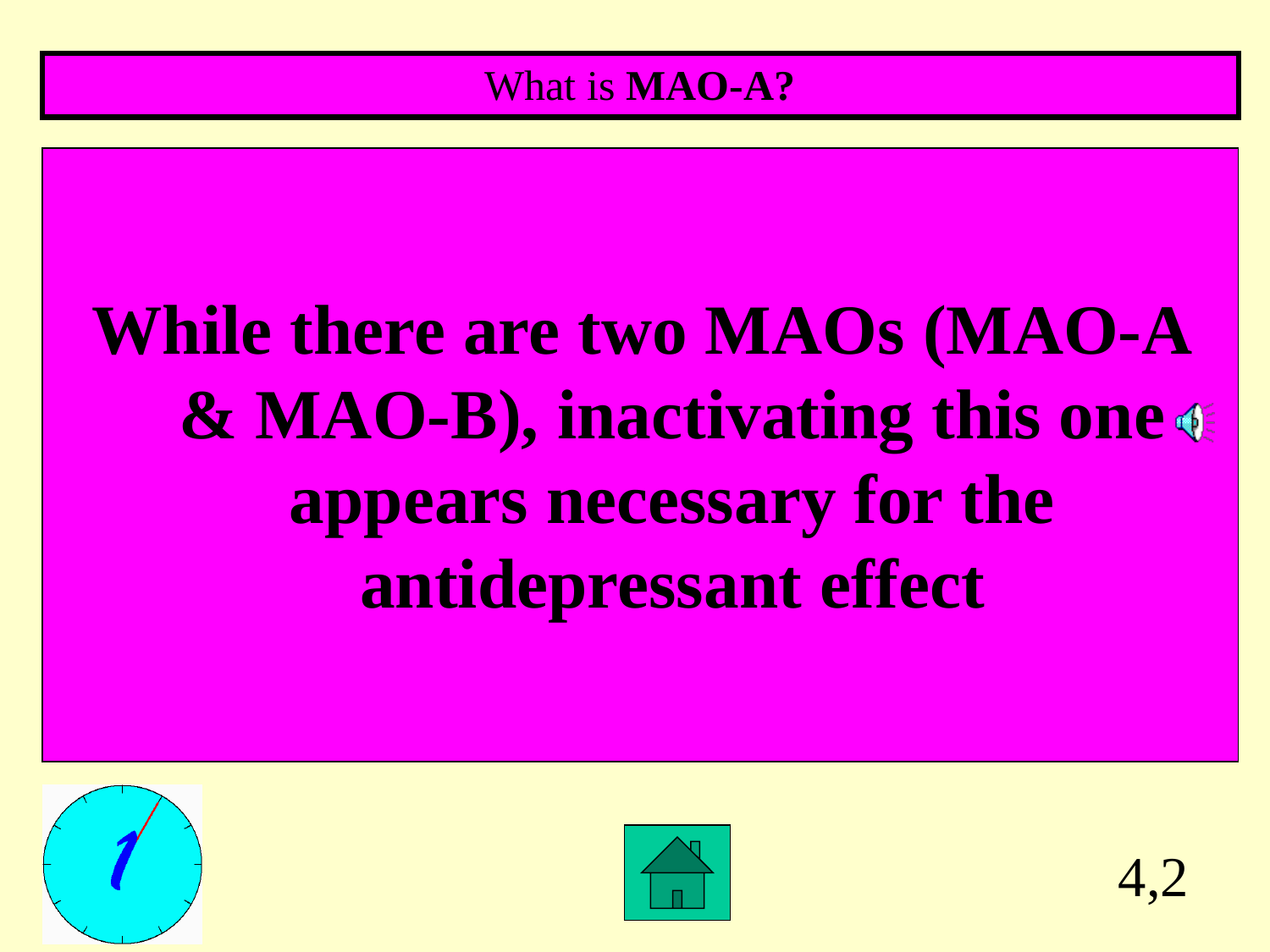#### What is **Reversible Inhibitor of Monoamine Oxidase?**

#### **Regarding MAOI's, a RIMA is this**

<span id="page-38-0"></span>





 $\blacklozenge$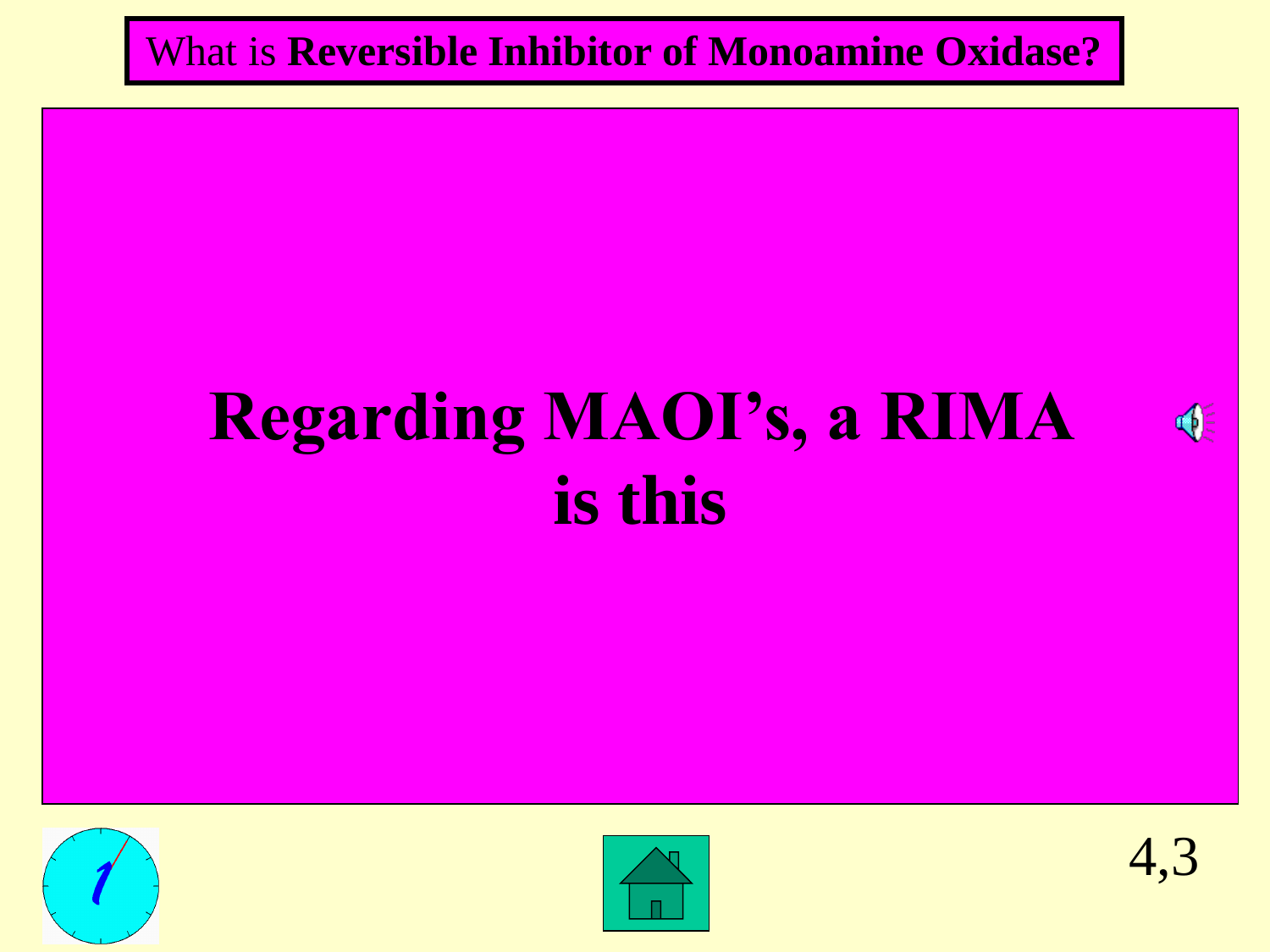#### **While the t1/2 is 2-4 hours, the amount of time for most MAO-I's to wash out is this**

<span id="page-39-0"></span>





 $\blacklozenge$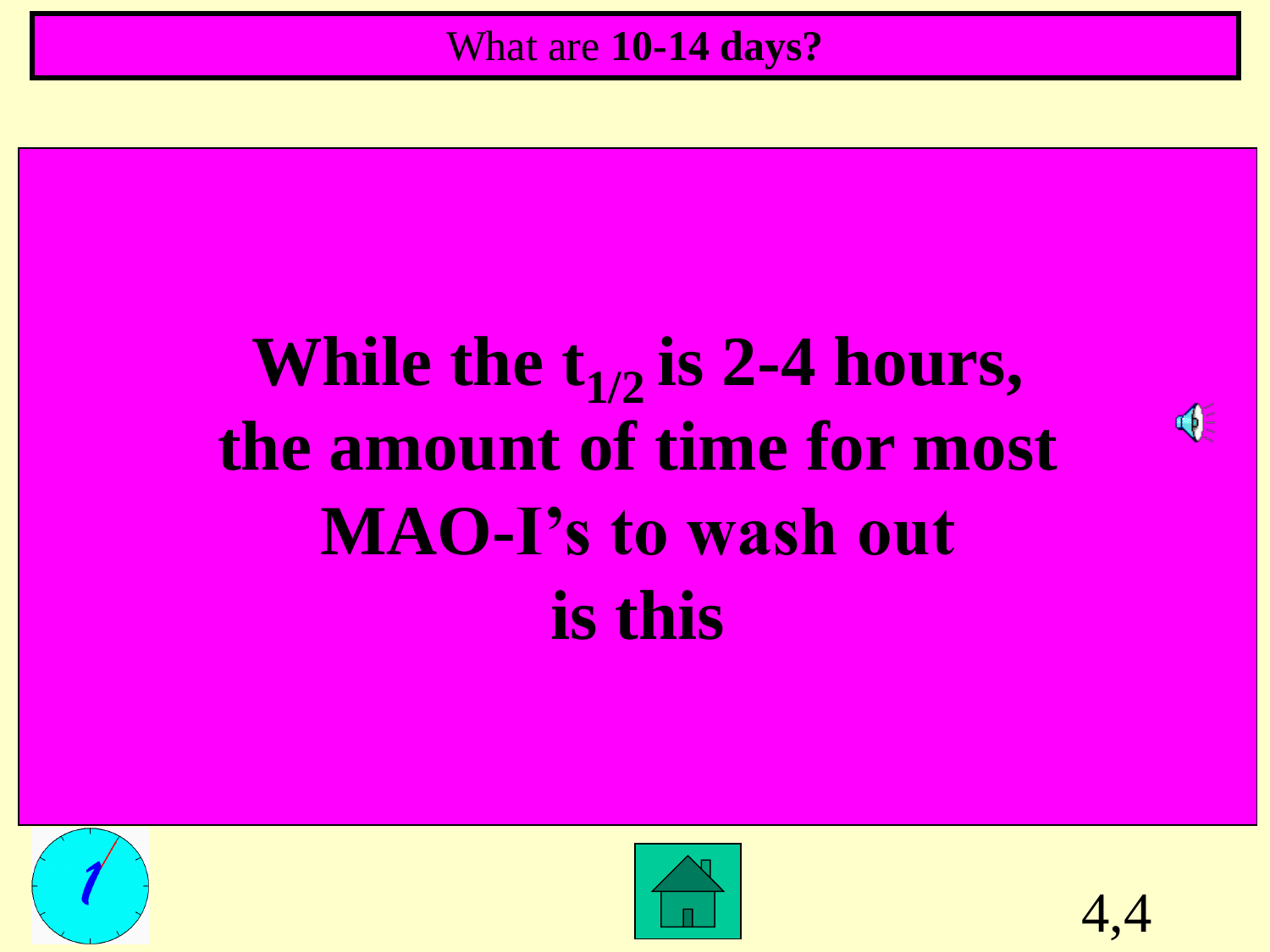#### **At low doses, Selegiline (Emsam)'s**   $\blacklozenge$ **transdermal delivery greatly decreases this possible side effect**

<span id="page-40-0"></span>



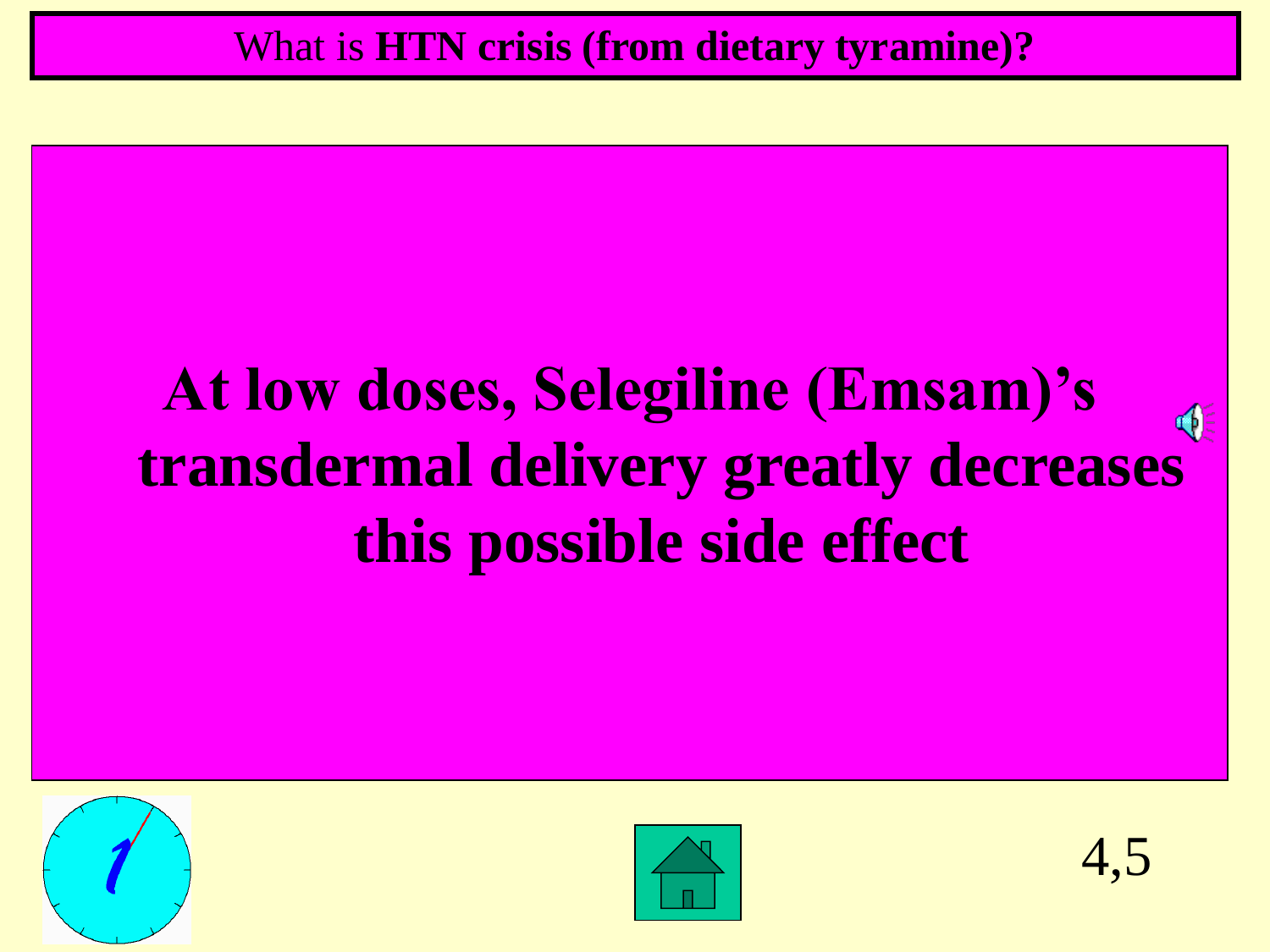#### What is **hypertensive crisis?**

### **Patient's taking an MAOI need to avoid foods high in tyramine and sympathomimetic medications due to the risk of this**

<span id="page-41-0"></span>



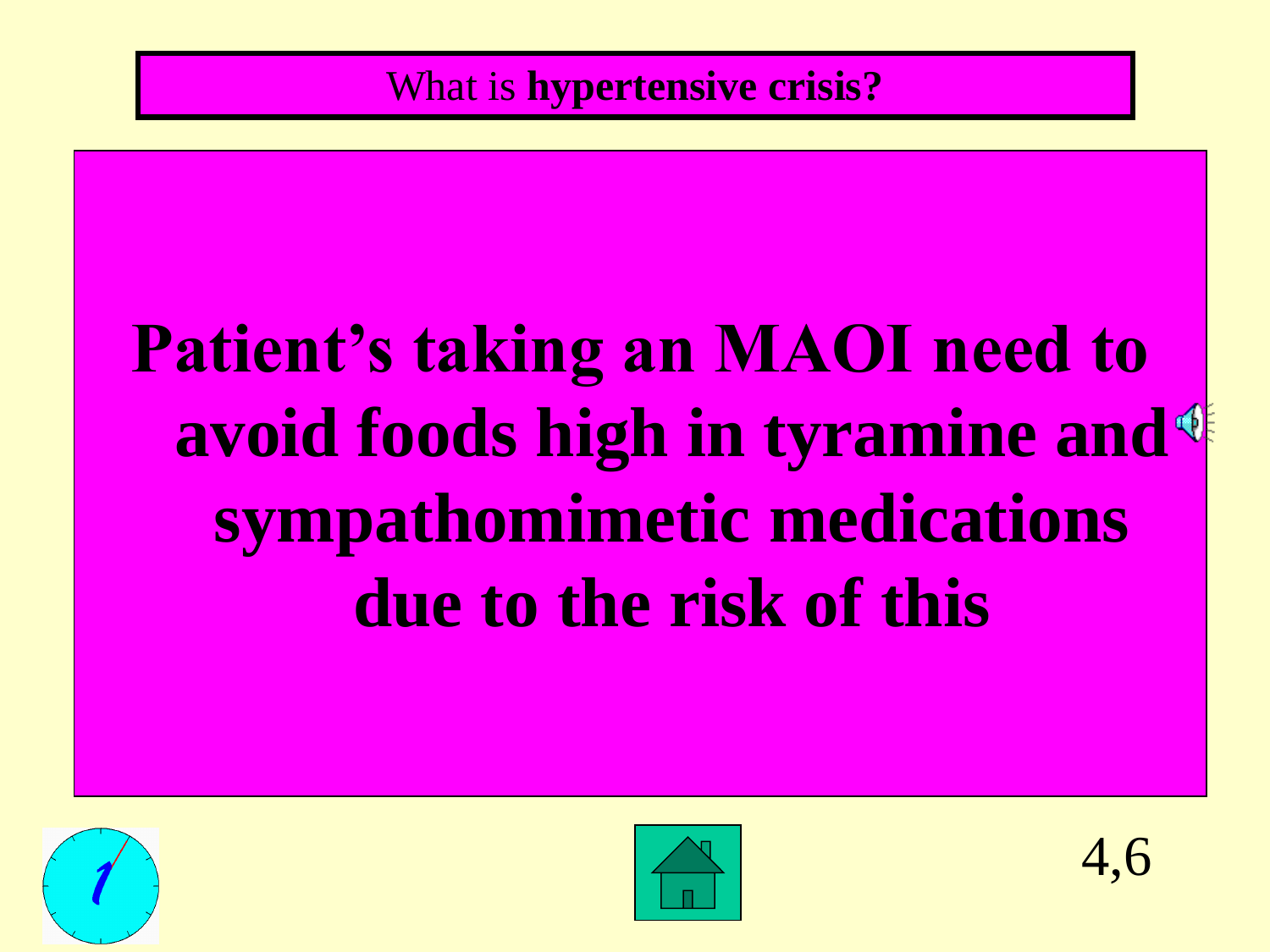#### What is **mitochondria?**

### **The cellular organelle containing the MAO enzyme that is inactivated by MAOI's is this**

<span id="page-42-0"></span>



4,7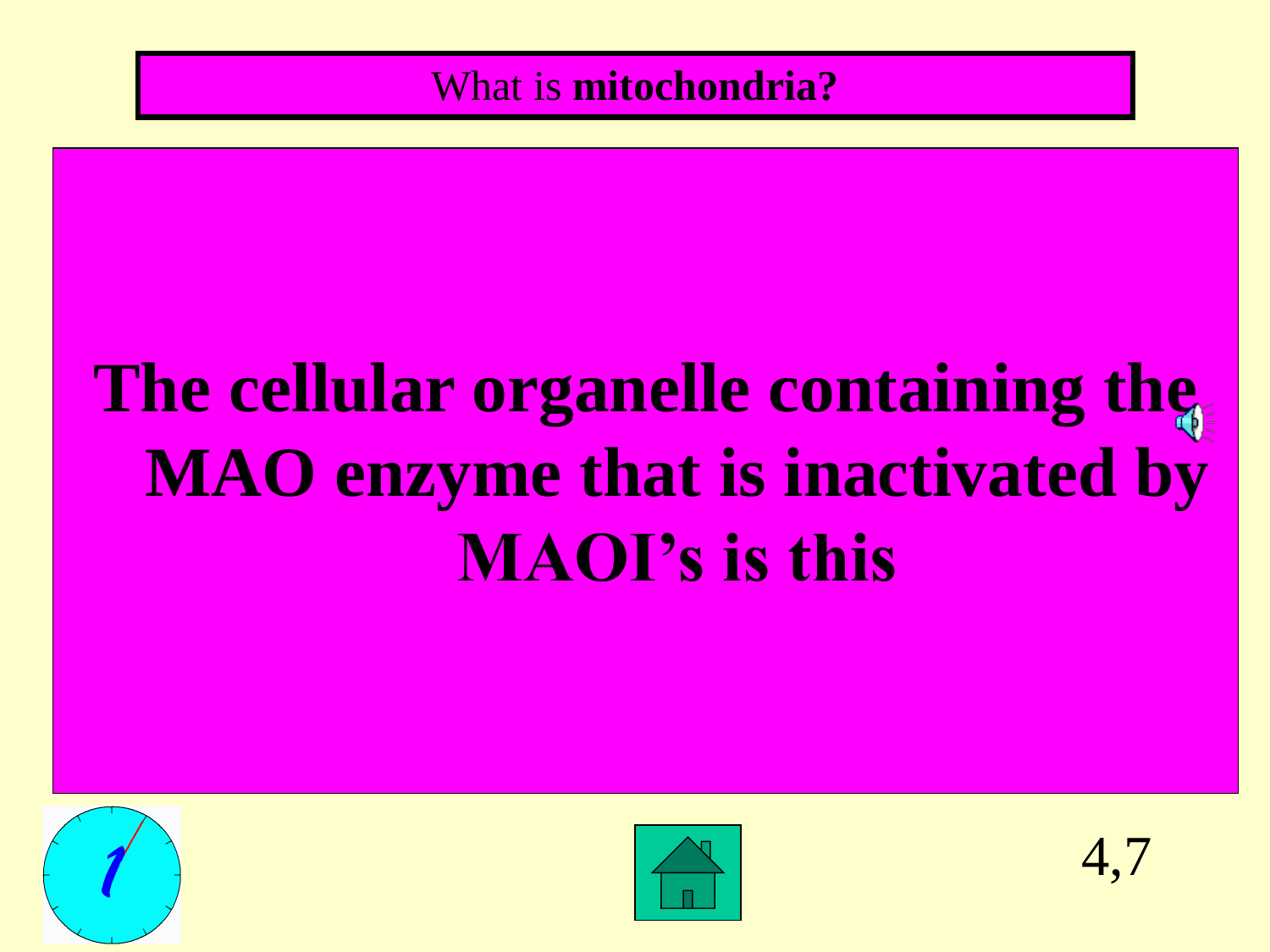**MAOI's are effective in treating depression with melancholic features, depression with atypical features, persistent depressive disorder, and this type of depression**

<span id="page-43-0"></span>



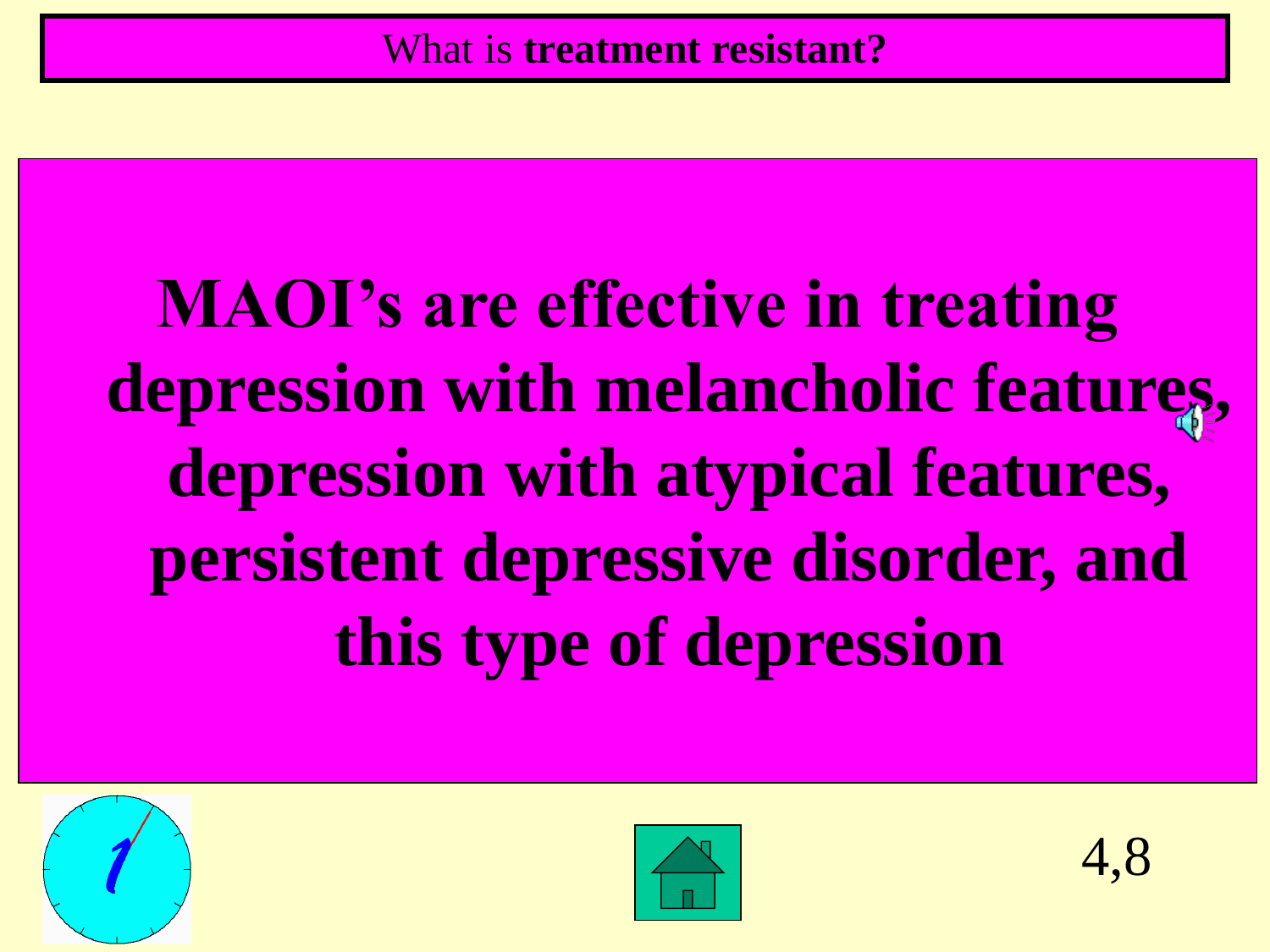**While MAOI's may result in serotonin related side effects such as GI distress, sexual dysfunction, and sleep disturbance, the unusual thing about the sleep disturbance is this** 

<span id="page-44-0"></span>



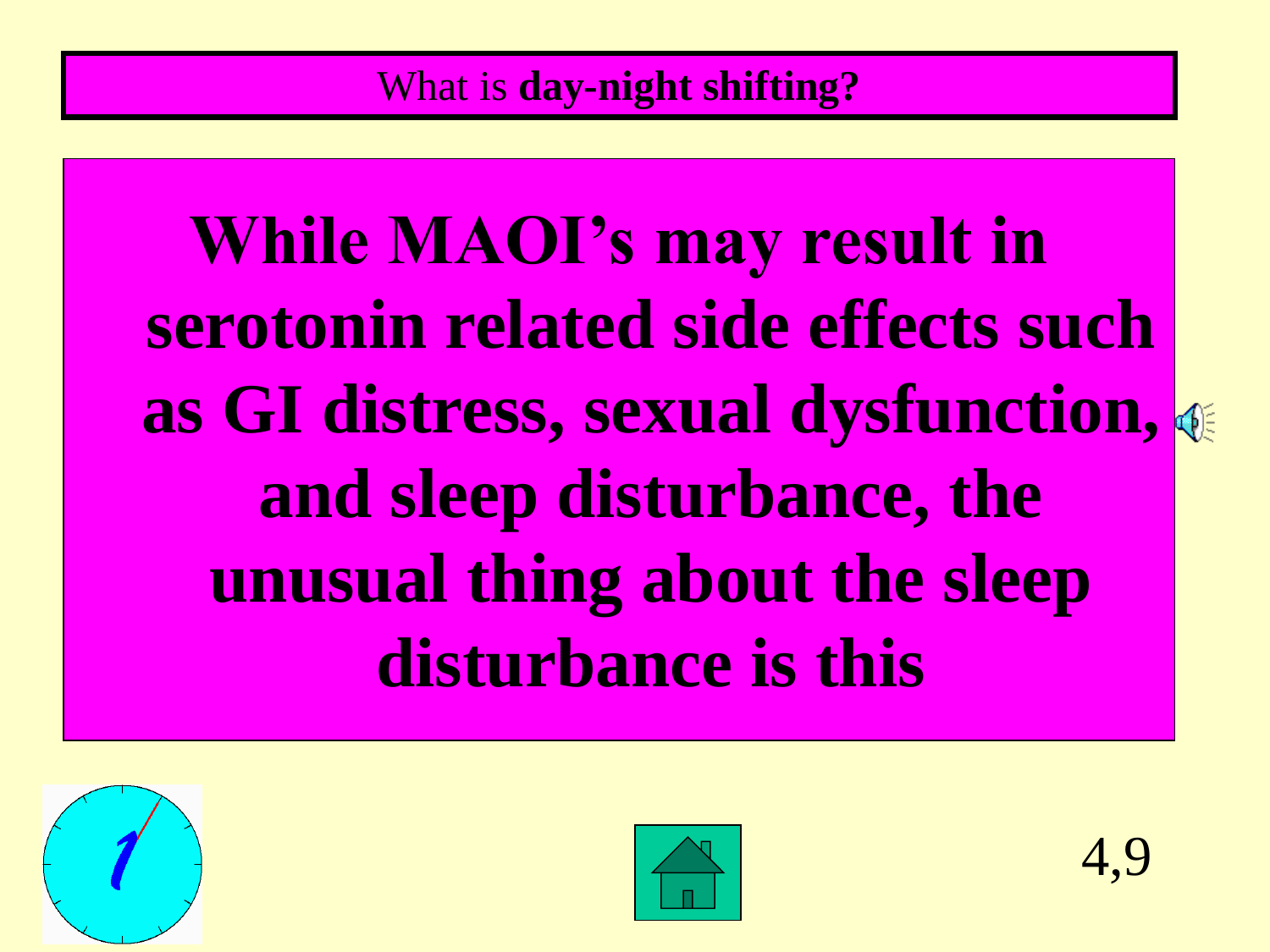What is **nortriptyline (pamelor)?**

### **A tertiary amine, amitriptyline (elavil), is metabolized to a secondary amine which is this TCA**



<span id="page-45-0"></span>

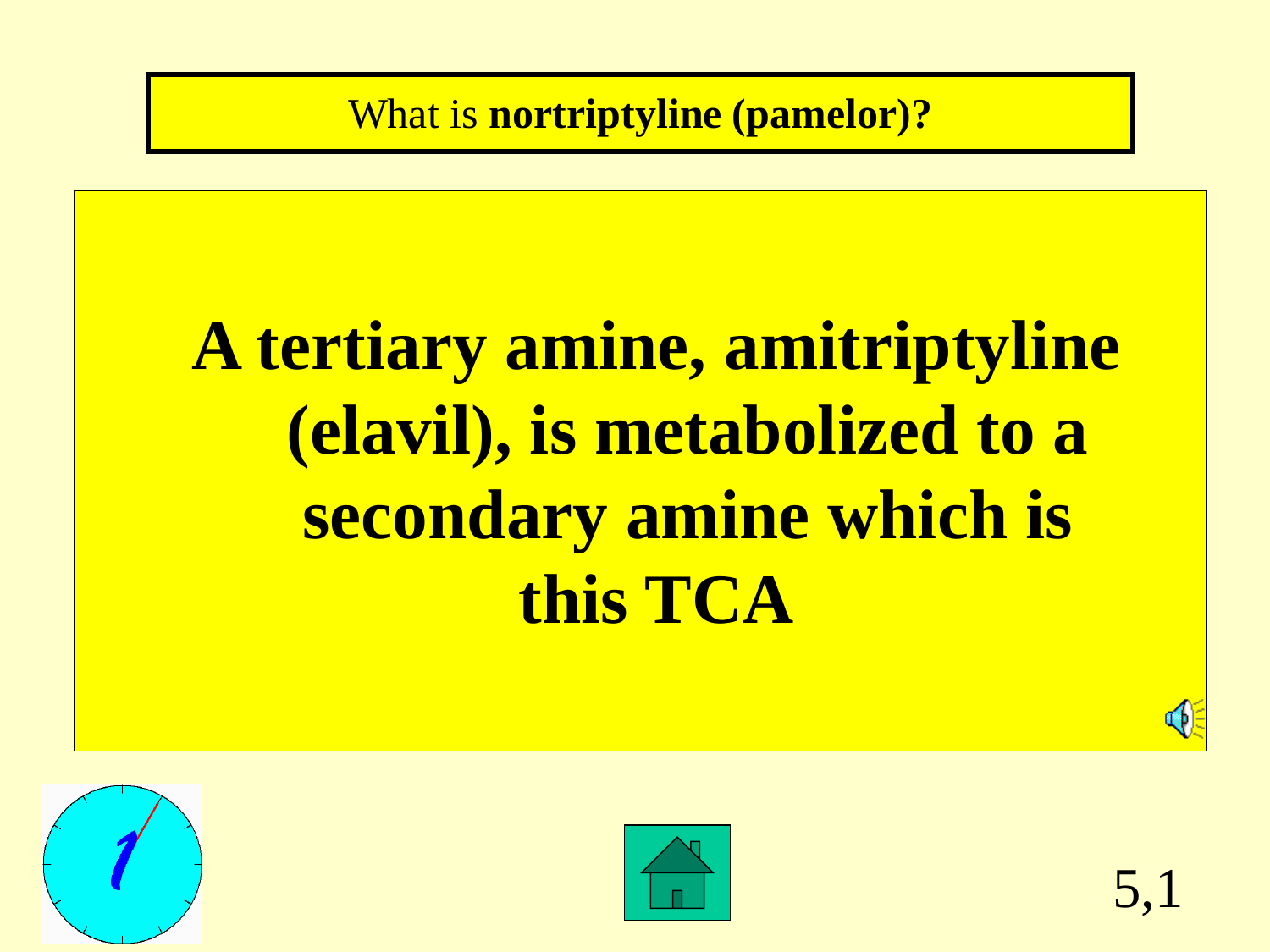### **Blurred vision, urinary hesitancy, dry mouth, and constipation are due to this neurotransmitter receptor activity by TCA's**

<span id="page-46-0"></span>

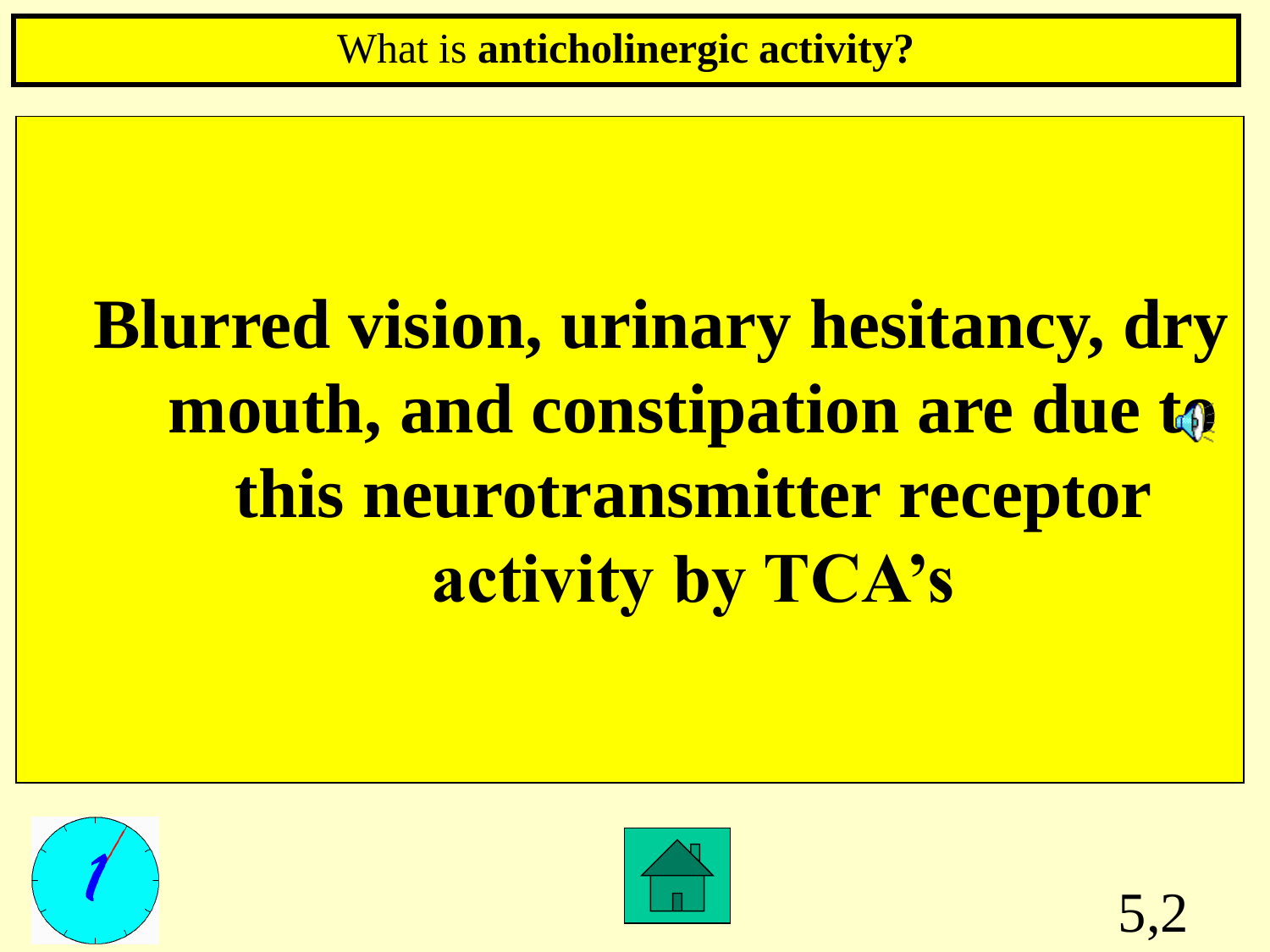### **A tertiary amine, imipramine (tofranil), is metabolized to a secondary amine which is this TCA**







<span id="page-47-0"></span>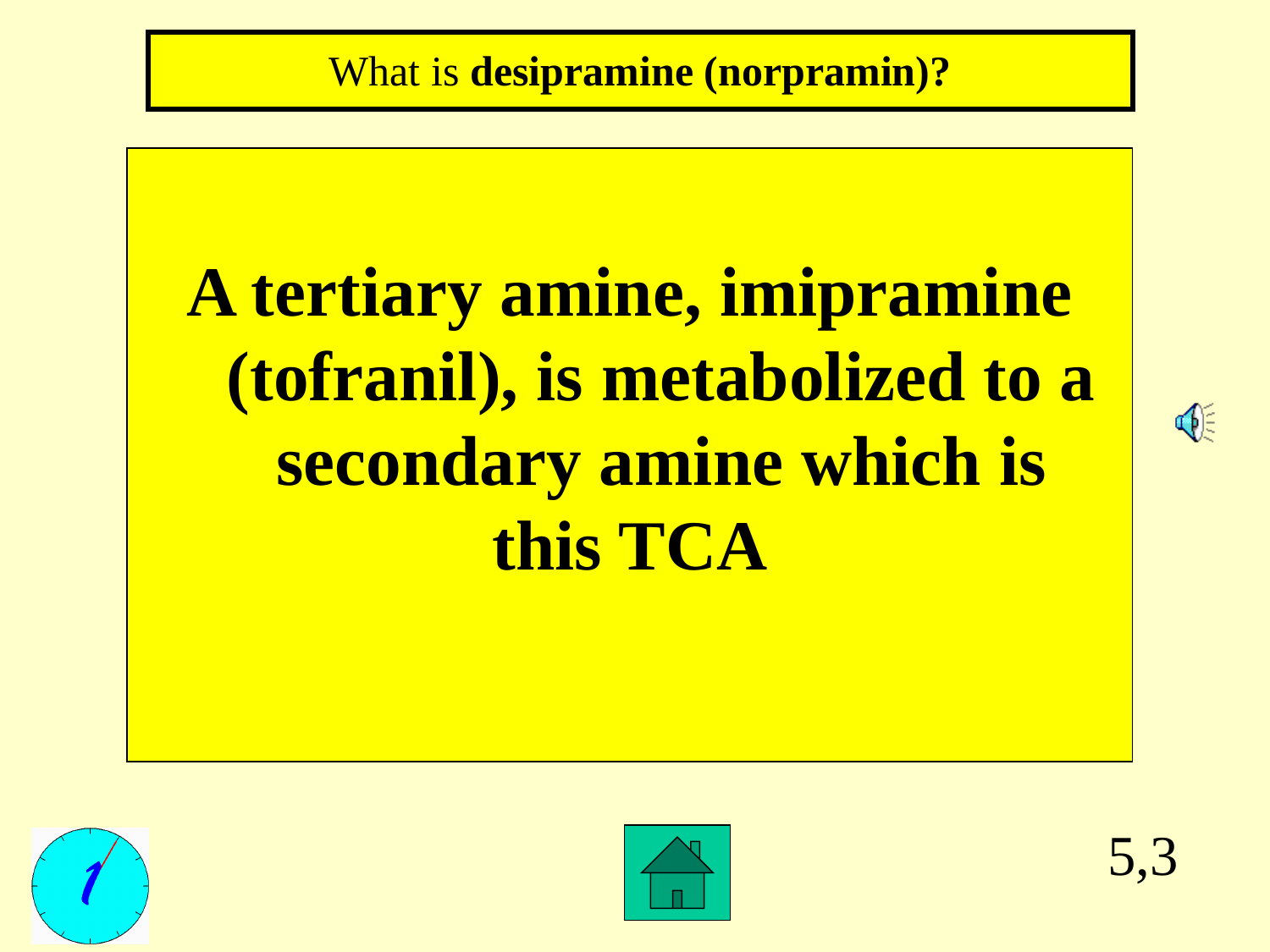What are **Imipramine & Amitriptyline (Tertiary TCs)?**

### **Most TCA's preferentially block reuptake of NE vs 5-HT, but these 2 TCA's comparably block the reuptake of both NE & 5-HT**

<span id="page-48-0"></span>

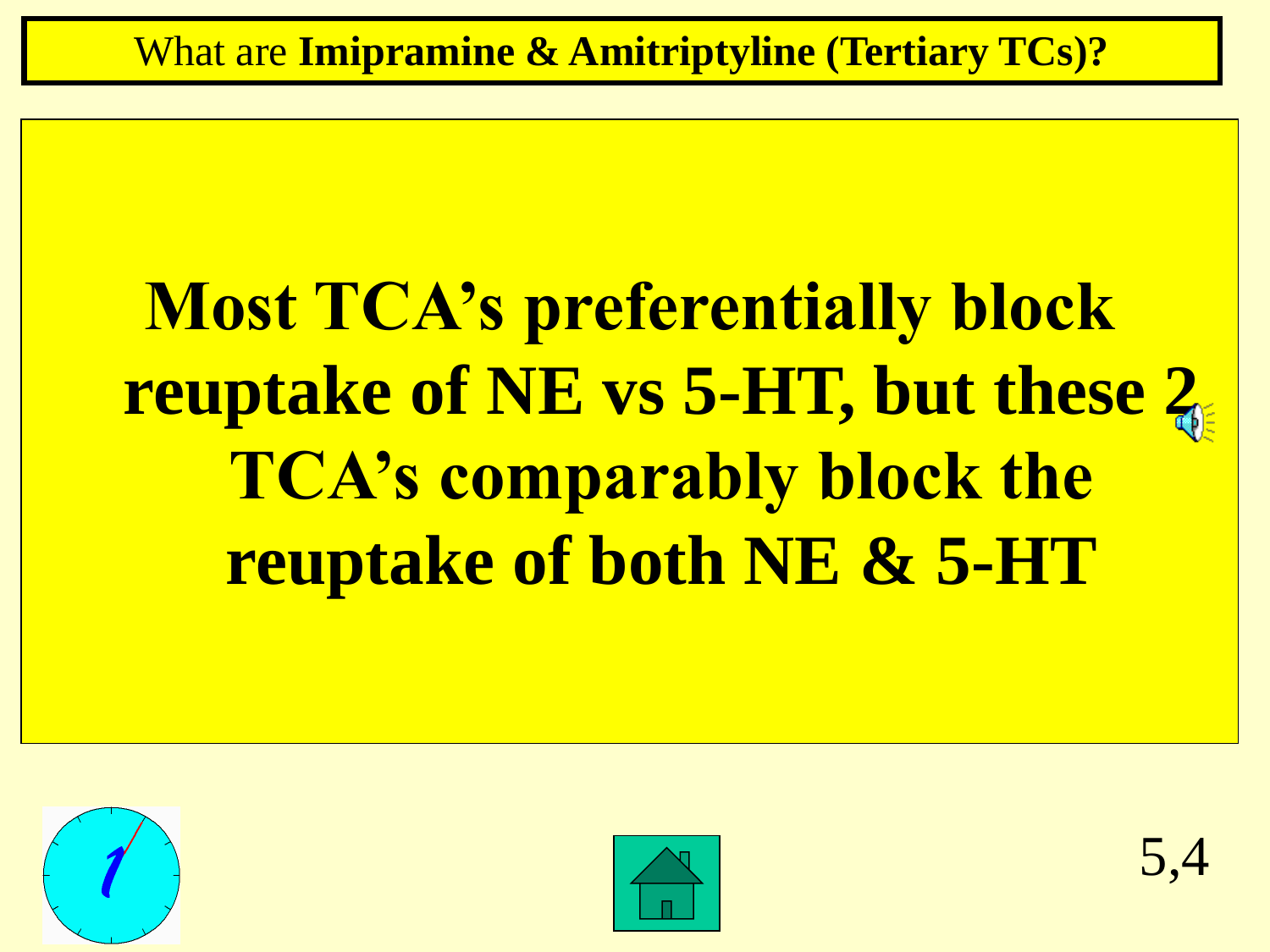**Fluoxetine (prozac), paroxetine (paxil), bupropion (wellbutrin), duloxetine (cymbalta) and other medications may increase all TCA's concentration by inhibiting this p450 enzyme**

<span id="page-49-0"></span>



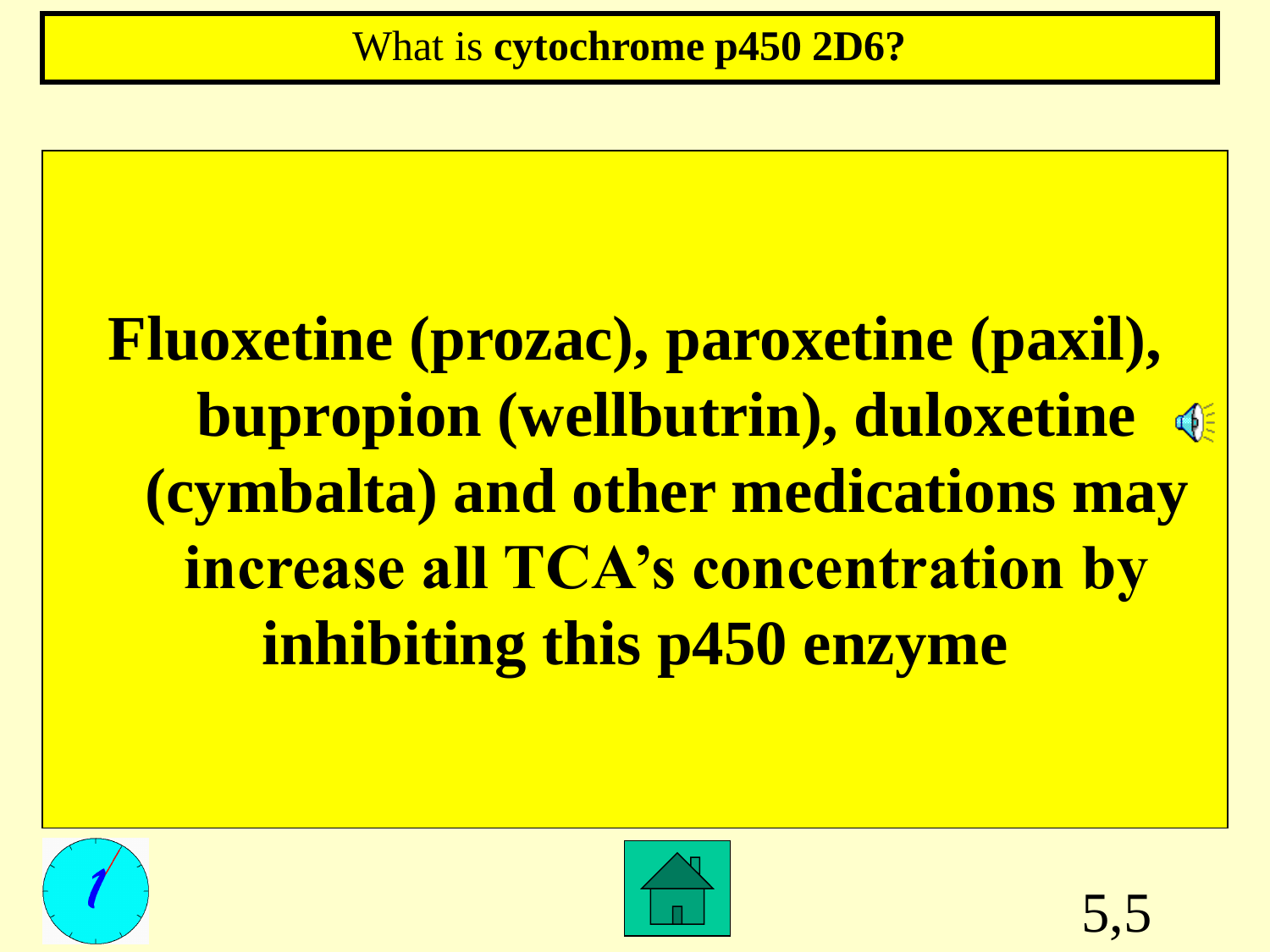### **Side effects of dizziness, sedation, and hypotension likely result from TCA's antagonist activity of this receptor**

<span id="page-50-0"></span>



ক€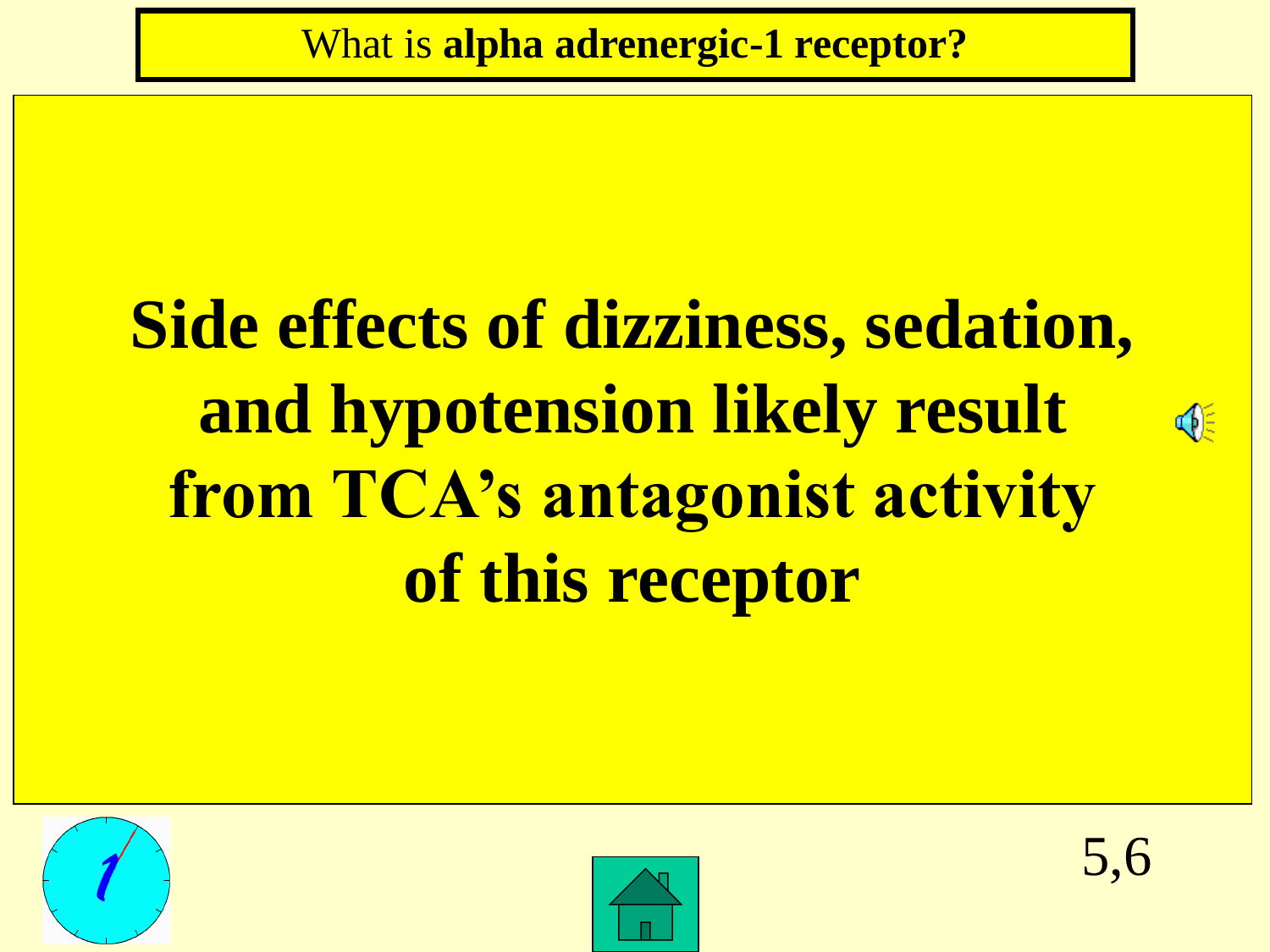### **Side effects of sedation and weight gain from TCA's are likely due to antagonist activity at this receptor**

<span id="page-51-0"></span>





⊕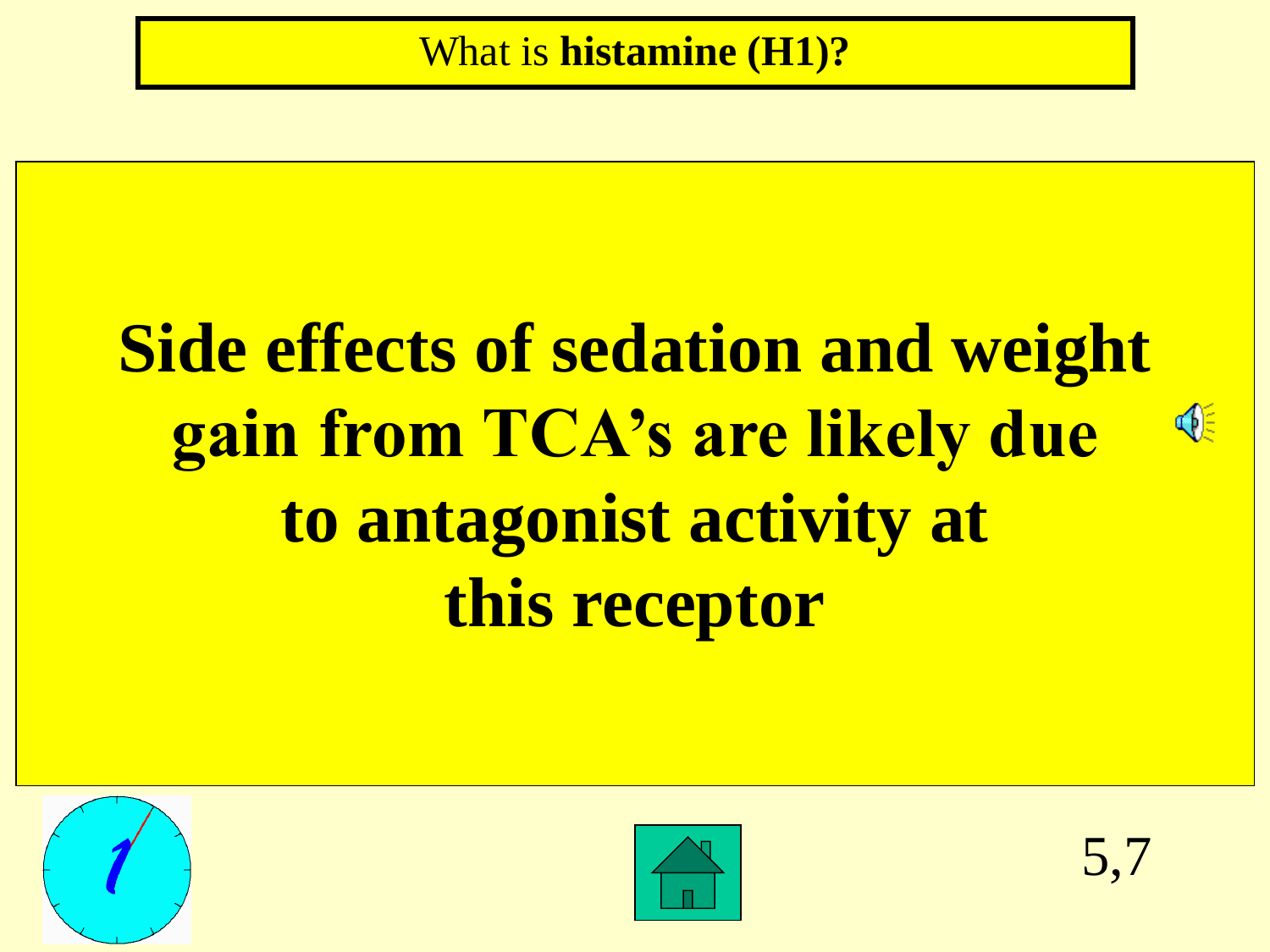What is **serotonin and norepinephrine reuptake inhibition?**

### **TCA's mechanism of action for treating depression is this**

<span id="page-52-0"></span>





 $\triangleleft$